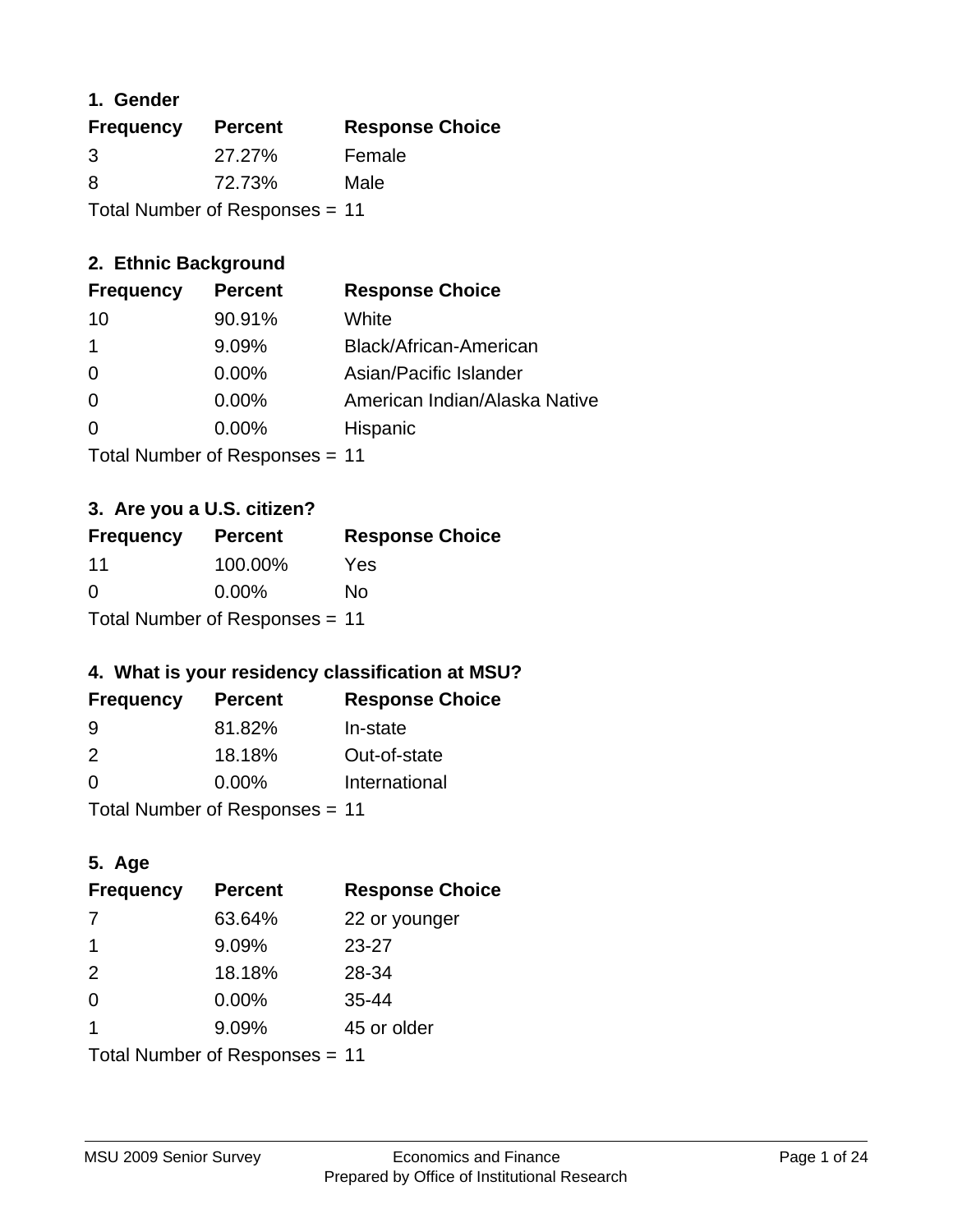**6. Has either of your parents received a bachelor's degree?**

| <b>Frequency</b>               | <b>Percent</b> | <b>Response Choice</b> |
|--------------------------------|----------------|------------------------|
| .5                             | 45.45%         | Yes                    |
| 6                              | 54.55%         | No                     |
| Total Number of Responses = 11 |                |                        |

## **7. Has either of your parents received a degree from Murray State?**

| <b>Frequency</b> | <b>Percent</b> | <b>Response Choice</b> |
|------------------|----------------|------------------------|
| -3               | 27.27%         | Yes                    |
| -8               | 72.73%         | No                     |

Total Number of Responses = 11

## **8. What was your original entry status to MSU?**

| <b>Frequency</b> | <b>Percent</b>            | <b>Response Choice</b>                           |
|------------------|---------------------------|--------------------------------------------------|
| -6               | 54.55%                    | Freshman                                         |
| $\overline{1}$   | $9.09\%$                  | Transfer from community college/technical school |
| $\overline{4}$   | 36.36%                    | Transfer from 4-yr institution                   |
|                  | Total Number of Despenses |                                                  |

Total Number of Responses = 11

#### **9. If transfer student, how many credits were transferred?**

| <b>Frequency</b> | <b>Percent</b>              | <b>Response Choice</b> |
|------------------|-----------------------------|------------------------|
| 0                | $0.00\%$                    | 12 or fewer            |
| $\mathcal{P}$    | 40.00%                      | $13 - 30$              |
| $\mathcal{P}$    | 40.00%                      | $31 - 60$              |
|                  | 20.00%                      | Over <sub>60</sub>     |
|                  | Total Number of Desponses E |                        |

Total Number of Responses = 5

## **10. If transfer student, approximately what percent of your University Studies (general education) classes did you take at Murray State?**

| <b>Frequency</b>                | <b>Percent</b> | <b>Response Choice</b> |
|---------------------------------|----------------|------------------------|
| -1                              | 20.00%         | Under 25%              |
| $\mathcal{P}$                   | 40.00%         | 25-49%                 |
| $\overline{1}$                  | 20.00%         | 50-74%                 |
| 1                               | 20.00%         | 75-100%                |
| Total Number of Responses $= 5$ |                |                        |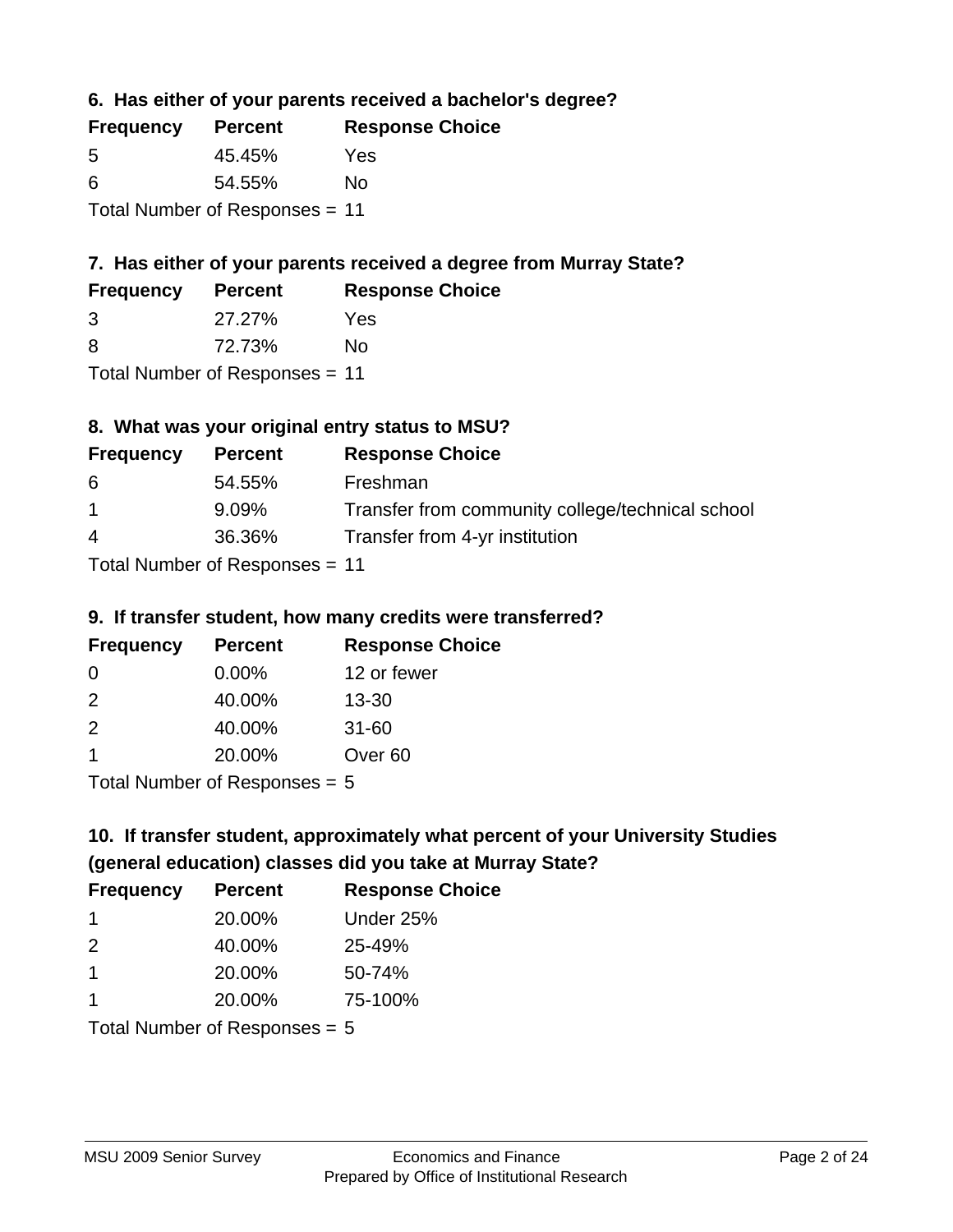#### **11. What has been your attendance status at MSU?**

| <b>Frequency</b> | <b>Percent</b>                 | <b>Response Choice</b>     |
|------------------|--------------------------------|----------------------------|
| 11               | 100.00%                        | <b>Primarily full-time</b> |
| $\Omega$         | $0.00\%$                       | <b>Primarily part-time</b> |
|                  | Total Number of Responses = 11 |                            |

### **12. In which Residential College are you a member?**

| <b>Frequency</b> | <b>Percent</b> | <b>Response Choice</b>            |
|------------------|----------------|-----------------------------------|
| 1                | 9.09%          | Do not know                       |
|                  | 9.09%          | <b>Clark College</b>              |
| 4                | 36.36%         | <b>Elizabeth College</b>          |
| 0                | 0.00%          | <b>Franklin-Springer Colleges</b> |
| 2                | 18.18%         | <b>Hart College</b>               |
| 1                | 9.09%          | <b>Hester College</b>             |
|                  | 9.09%          | <b>Regents College</b>            |
| ∩                | 0.00%          | <b>Richmond College</b>           |
|                  | 9.09%          | <b>White College</b>              |
|                  |                |                                   |

Total Number of Responses = 11

## **13. Have you ever received any type of Financial Aid while at MSU? (Scholarships, grants, work-study, etc.)**

| <b>Frequency</b> | <b>Percent</b>             | <b>Response Choice</b> |
|------------------|----------------------------|------------------------|
| 8                | 72.73%                     | Yes                    |
| 3                | 27.27%                     | Nο                     |
|                  | Total Number of Deepersoon |                        |

Total Number of Responses = 11

## **14. What degree are you seeking at this time?**

| <b>Frequency</b> | <b>Percent</b>                 | <b>Response Choice</b> |
|------------------|--------------------------------|------------------------|
| -1               | $9.09\%$                       | Associate              |
| 10               | 90.91%                         | <b>Baccalaureate</b>   |
|                  | Total Number of Responses = 11 |                        |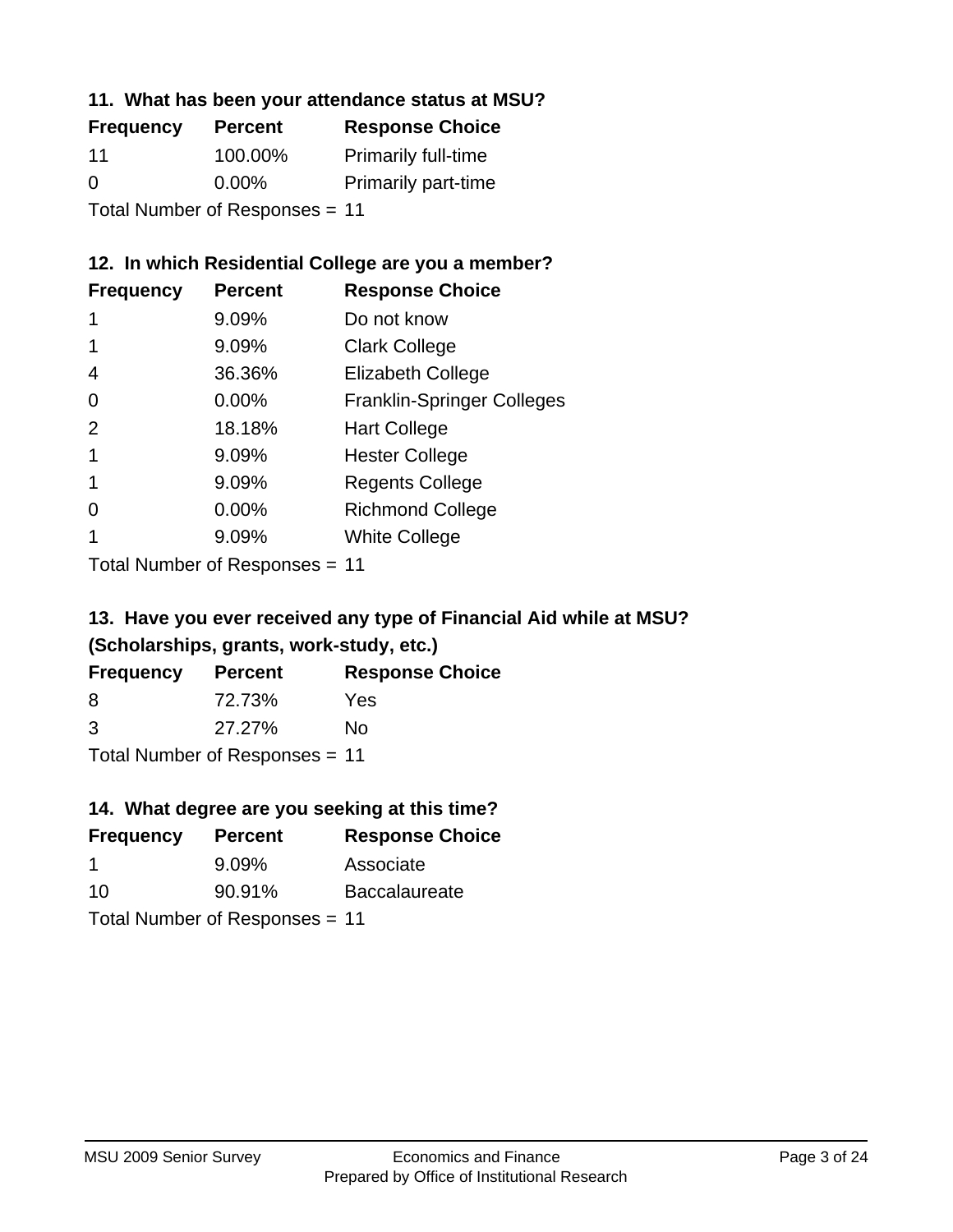**15. How many years will it take you to complete your degree from the point of your initial enrollment in college (including any time at a previous institution)?**

| <b>Frequency</b> | <b>Percent</b> | <b>Response Choice</b> |
|------------------|----------------|------------------------|
| $\Omega$         | 0.00%          | Two                    |
| 1                | 9.09%          | <b>Three</b>           |
| 6                | 54.55%         | Four                   |
| $\overline{1}$   | 9.09%          | Five                   |
| $\mathbf 1$      | 9.09%          | <b>Six</b>             |
| 2                | 18.18%         | More than six          |
|                  |                |                        |

Total Number of Responses = 11

#### **16. In what range does your grade point average fall?**

| <b>Frequency</b> | <b>Percent</b> | <b>Response Choice</b> |
|------------------|----------------|------------------------|
|                  | 9.09%          | $2.00 - 2.50$          |
| -5               | 45.45%         | $2.51 - 3.00$          |
| 4                | 36.36%         | $3.01 - 3.50$          |
| 1                | 9.09%          | $3.51 - 4.00$          |
|                  |                |                        |

Total Number of Responses = 11

## **They are used to sort the data, and do not appear in this table Questions 17 and 18 relate to department and program information.**

#### **19. For what purpose did you enroll at MSU?**

| <b>Frequency</b> | <b>Percent</b>                 | <b>Response Choice</b>                    |
|------------------|--------------------------------|-------------------------------------------|
| 0                | $0.00\%$                       | To receive an associate degree            |
| 11               | 100.00%                        | To receive a baccalaureate degree         |
| 0                | $0.00\%$                       | To take a few job related courses         |
| $\Omega$         | 0.00%                          | To transfer to another college/university |
|                  | Total Number of Reconnege - 11 |                                           |

Total Number of Responses = 11

# **20. What is the highest degree you eventually hope to receive?**

| <b>Frequency</b> | <b>Percent</b>             | <b>Response Choice</b> |
|------------------|----------------------------|------------------------|
| 0                | 0.00%                      | Associate              |
| 2                | 18.18%                     | <b>Baccalaureate</b>   |
| 7                | 63.64%                     | Graduate               |
| 2                | 18.18%                     | Professional           |
|                  | Total Number of Deepersoon |                        |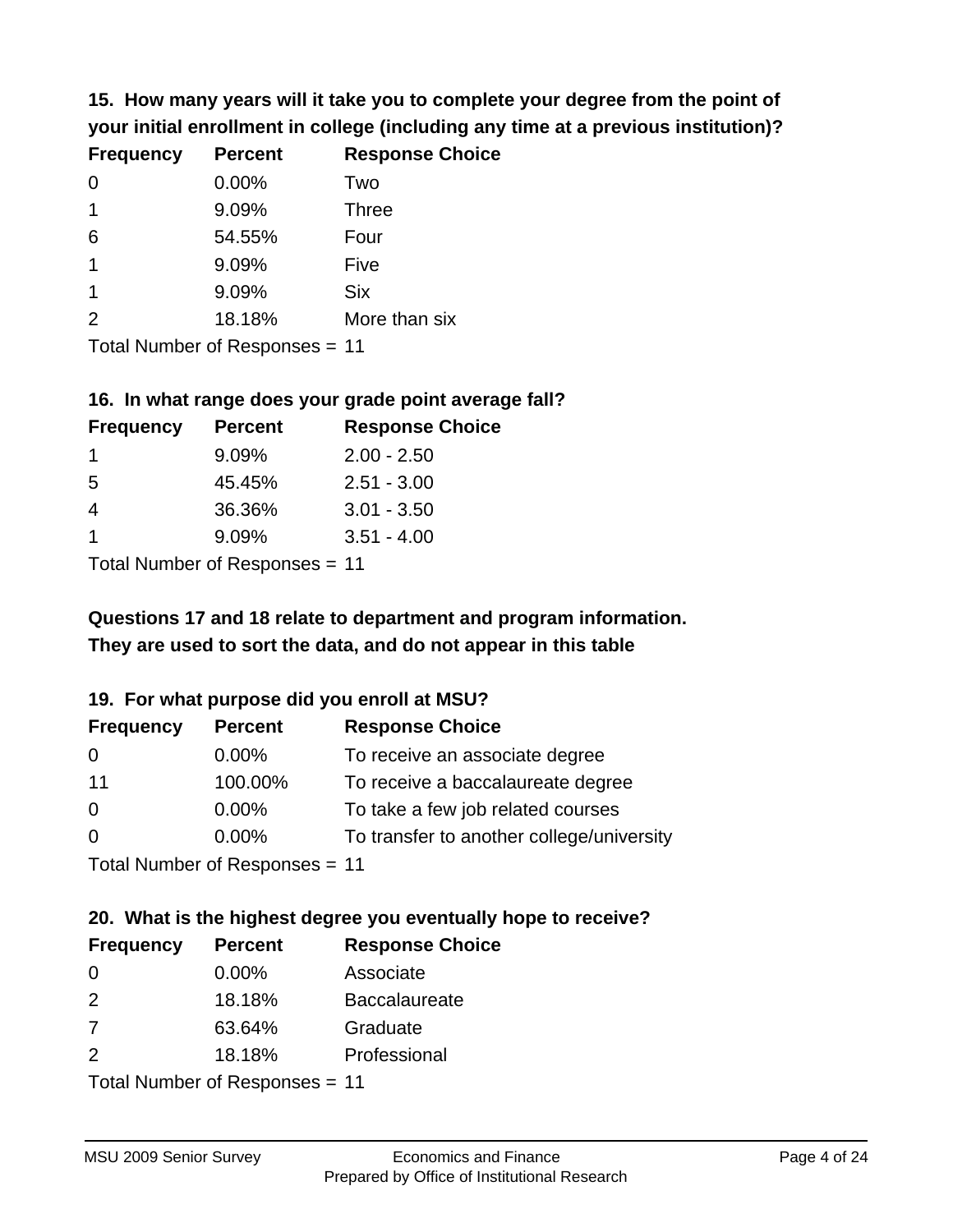#### **21. Which best describes your situation?**

| <b>Frequency</b> | <b>Percent</b> | <b>Response Choice</b>               |
|------------------|----------------|--------------------------------------|
| 3                | 27.27%         | Did not change major/area            |
| $\Omega$         | $0.00\%$       | Did not initially declare major/area |
| 8                | 72.73%         | Changed major/area                   |
|                  |                |                                      |

Total Number of Responses = 11

### **22. While school was in session during the past year, how many hours per week, on average, did you work for pay?**

| <b>Frequency</b> | <b>Percent</b> | <b>Response Choice</b> |
|------------------|----------------|------------------------|
| 3                | 27.27%         | Did not work           |
| $\mathbf 1$      | 9.09%          | Worked 1-10 hrs        |
| 3                | 27.27%         | Worked 11-20 hrs       |
| 3                | 27.27%         | Worked 21-30 hrs       |
| $\Omega$         | 0.00%          | Worked 31-40 hrs       |
| -1               | 9.09%          | Worked over 40 hrs     |
|                  |                |                        |

Total Number of Responses = 11

#### **23. For the most part, were classes offered at times convenient to you?**

| <b>Frequency</b>               | <b>Percent</b> | <b>Response Choice</b> |
|--------------------------------|----------------|------------------------|
| 8                              | 80.00%         | Yes                    |
| $\mathcal{P}$                  | 20.00%         | Nο                     |
| Total Number of Responses = 10 |                |                        |

#### **24. If no, what time would you have preferred?**

| <b>Frequency</b> | <b>Percent</b>                  | <b>Response Choice</b> |
|------------------|---------------------------------|------------------------|
| $\Omega$         | $0.00\%$                        | Late afternoon         |
| $\Omega$         | 0.00%                           | Evening                |
| $\Omega$         | $0.00\%$                        | Weekend                |
| $\mathcal{P}$    | 100.00%                         | During the day         |
|                  | Total Number of Responses $= 2$ |                        |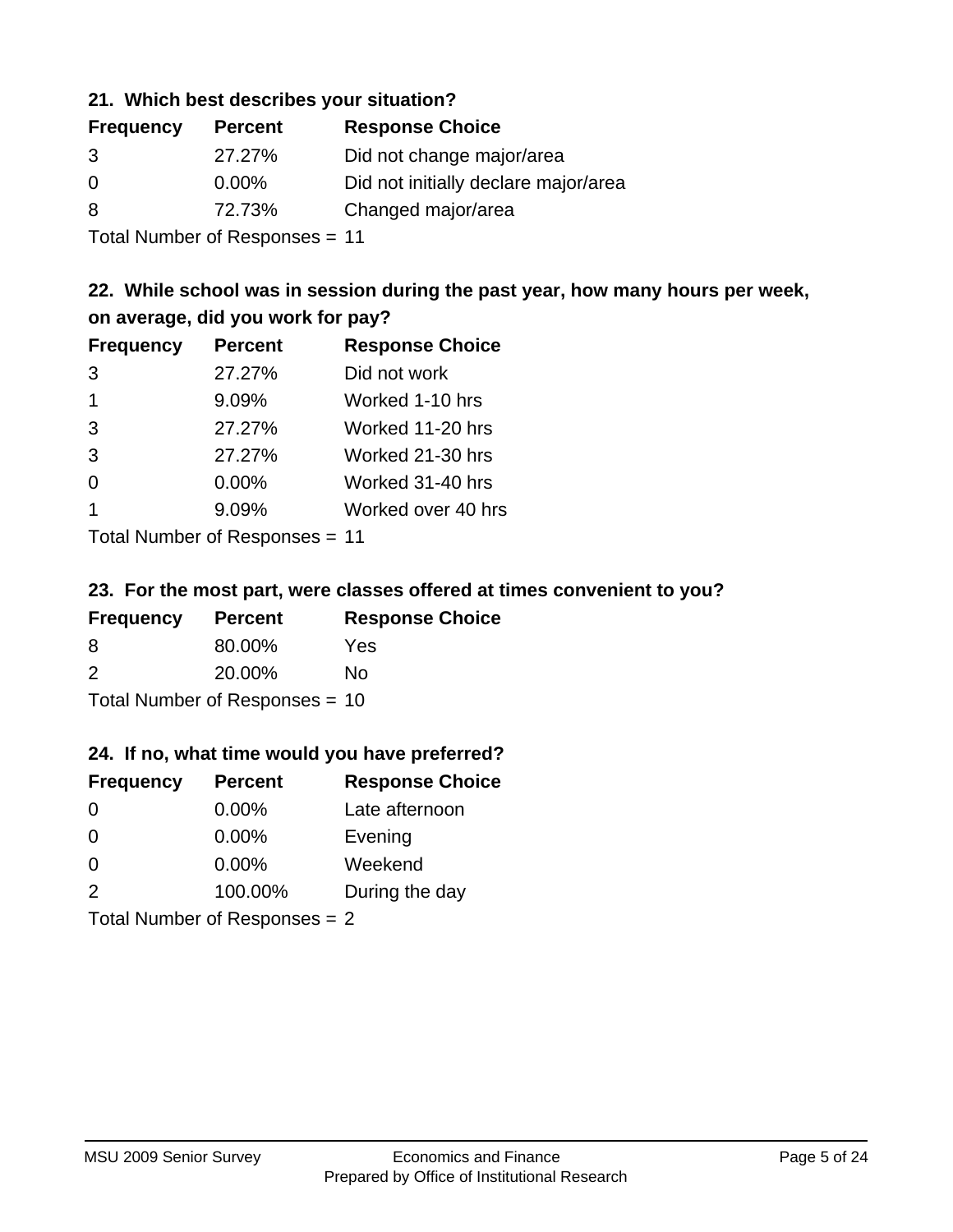# **25. Which best describes the location where you completed the majority of your**

| coursework? |  |
|-------------|--|
|-------------|--|

| <b>Frequency</b> | <b>Percent</b>                 | <b>Response Choice</b> |
|------------------|--------------------------------|------------------------|
| 11               | 100.00%                        | Murray                 |
| 0                | 0.00%                          | Paducah                |
| 0                | 0.00%                          | Ft. Campbell           |
| 0                | 0.00%                          | Madisonville           |
| 0                | 0.00%                          | Hopkinsville           |
| 0                | $0.00\%$                       | Henderson              |
| 0                | 0.00%                          | On the Internet        |
| 0                | 0.00%                          | Other                  |
|                  | Total Number of Responses = 11 |                        |

#### **26. Did you take any online courses while at Murray State?**

| <b>Frequency</b>               | <b>Percent</b> | <b>Response Choice</b> |  |  |
|--------------------------------|----------------|------------------------|--|--|
| 4                              | 36.36%         | Yes                    |  |  |
| -7                             | 63.64%         | No.                    |  |  |
| Total Number of Responses = 11 |                |                        |  |  |

## **27. Did it take you an extra semester or more to complete degree requirements at Murray State?**

| <b>Frequency</b>               | <b>Percent</b> | <b>Response Choice</b> |  |
|--------------------------------|----------------|------------------------|--|
| 6                              | 54.55%         | Yes                    |  |
| .5                             | 45.45%         | No                     |  |
| Total Number of Responses = 11 |                |                        |  |

#### **28. If yes, why did it take you an extra semester or more?**

| <b>Frequency</b>                | <b>Percent</b> | <b>Response Choice</b>                                       |  |
|---------------------------------|----------------|--------------------------------------------------------------|--|
| $\mathbf 0$                     | 0.00%          | Work obligation limited my enrollment.                       |  |
| $\mathbf 0$                     | $0.00\%$       | Family obligations limited my enrollment.                    |  |
| $\mathbf 0$                     | $0.00\%$       | Tuition and other costs of attendance limited my enrollment. |  |
| 3                               | 50.00%         | A decision to change majors added to my requirements.        |  |
| $\overline{1}$                  | 16.67%         | A required course or courses were not offered.               |  |
| $\mathbf{1}$                    | 16.67%         | Credits were lost transferring to Murray State.              |  |
| $\mathbf{1}$                    | 16.67%         | Other                                                        |  |
| Total Number of Responses = $6$ |                |                                                              |  |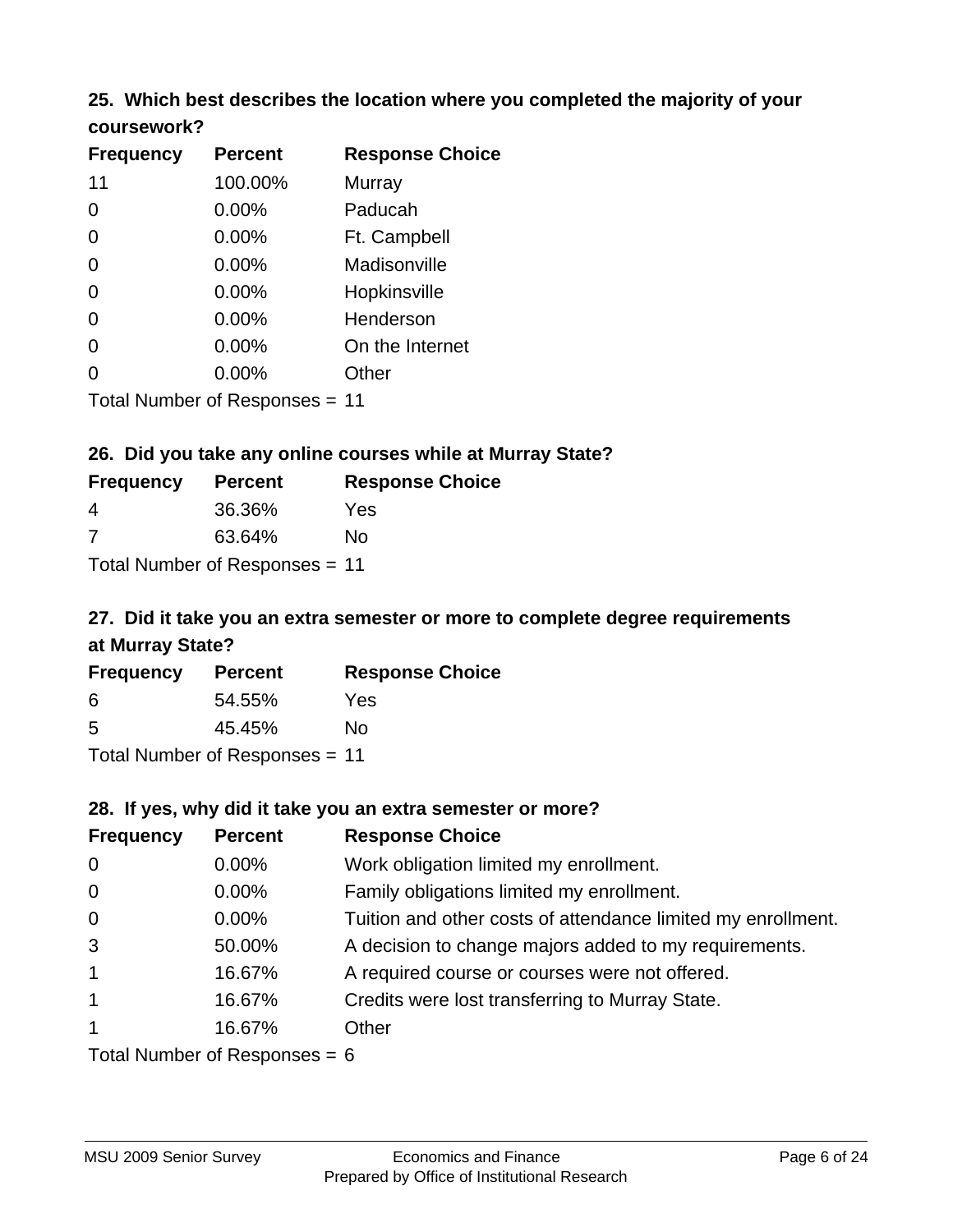## **29. Did you have trouble getting any course(s) you needed while at Murray State?**

| <b>Frequency</b>               | <b>Percent</b> | <b>Response Choice</b> |  |
|--------------------------------|----------------|------------------------|--|
| -3                             | 27.27%         | Yes                    |  |
| -7                             | 63.64%         | Nο                     |  |
| Total Number of Responses = 10 |                |                        |  |

#### **30. If yes, why did you have trouble getting the course?**

| <b>Frequency</b> | <b>Percent</b> | <b>Response Choice</b>                                |
|------------------|----------------|-------------------------------------------------------|
| 2                | 66.67%         | Not offered the semester I needed it.                 |
| $\overline{0}$   | $0.00\%$       | Not offered at hours convenient to my work schedule.  |
| $\overline{0}$   | $0.00\%$       | Not offered at hours suitable for my school schedule. |
| $\overline{1}$   | 33.33%         | All course sections were closed.                      |
| $\overline{0}$   | $0.00\%$       | I was unaware of the prerequisites for the course.    |
|                  |                |                                                       |

Total Number of Responses = 3

## **31. Which statement best describes your experience with off-campus coop/internship?**

| <b>Frequency</b> | <b>Percent</b>                                                | <b>Response Choice</b>             |
|------------------|---------------------------------------------------------------|------------------------------------|
| 9                | 81.82%                                                        | Cannot judge, I did not have one.  |
| 2                | 18.18%                                                        | My experience was very valuable.   |
| $\Omega$         | $0.00\%$                                                      | My experience was valuable.        |
| $\Omega$         | $0.00\%$                                                      | My experience was of little value. |
| $\Omega$         | $0.00\%$                                                      | My experience was of no value.     |
|                  | $\tau$ and $\tau$ and $\tau$ and $\tau$ and $\tau$ and $\tau$ |                                    |

Total Number of Responses = 11

## **32. Which statement best describes your experience with on-campus faculty-directed research, scholarly, or creative project?**

| <b>Frequency</b> | <b>Percent</b>             | <b>Response Choice</b>             |
|------------------|----------------------------|------------------------------------|
| 6                | 54.55%                     | Cannot judge; I did not have one.  |
| 3                | 27.27%                     | My experience was very valuable.   |
| 2                | 18.18%                     | My experience was valuable.        |
| $\overline{0}$   | 0.00%                      | My experience was of little value. |
| $\Omega$         | 0.00%                      | My experience was of no value.     |
|                  | Tatal Number of Desperance |                                    |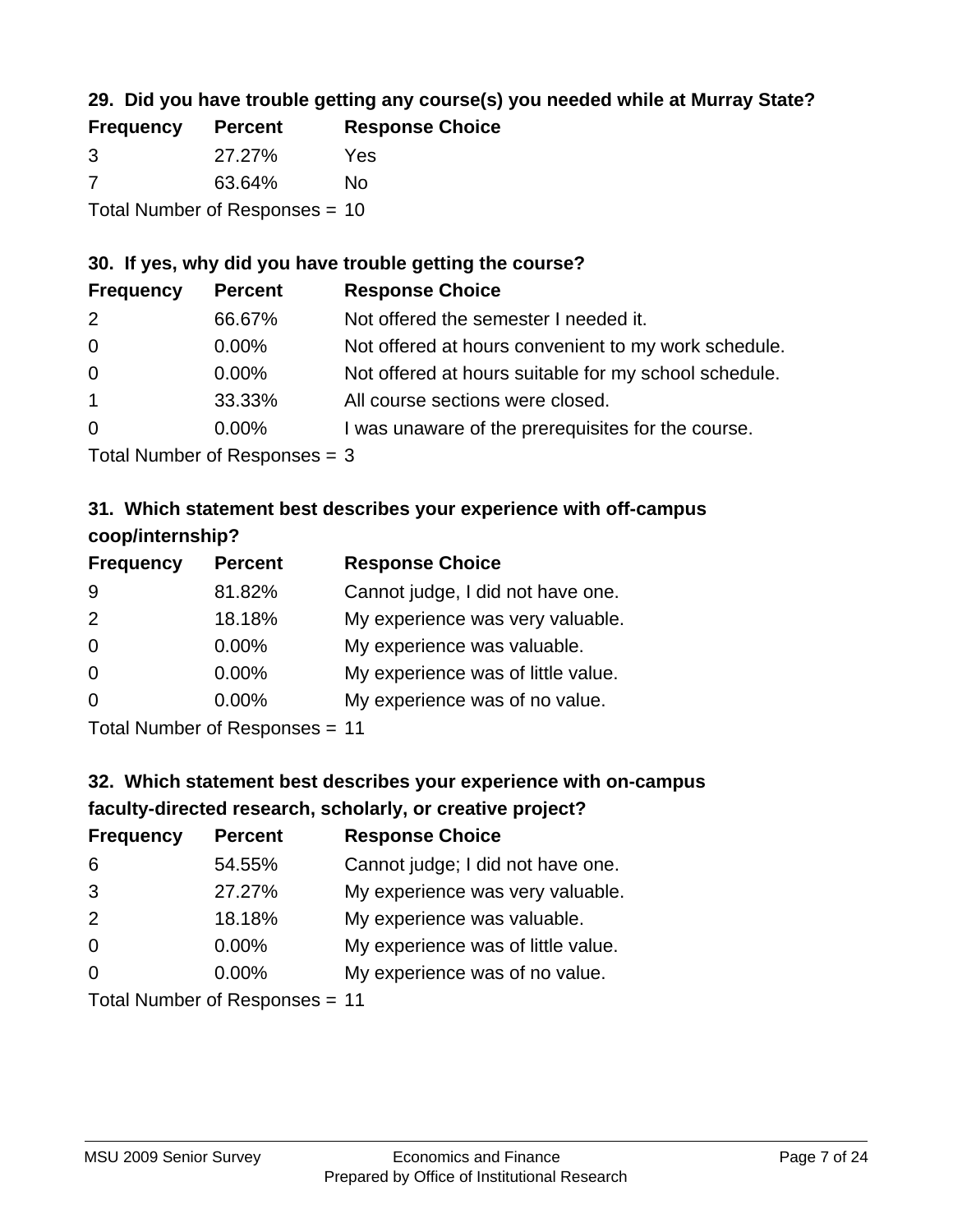#### **33. Which statement best describes your experience with academic advising in your major/area?**

| $\cdots$ your mapping out |                |                                                       |
|---------------------------|----------------|-------------------------------------------------------|
| <b>Frequency</b>          | <b>Percent</b> | <b>Response Choice</b>                                |
| 0                         | $0.00\%$       | Cannot judge; I did not make use of the opportunity.  |
| 8                         | 72.73%         | I was satisfied with information my adviser provided. |
| 3                         | 27.27%         | Advice was inaccurate, incomplete, or misleading.     |
| $\overline{0}$            | $0.00\%$       | My adviser was not available.                         |
|                           |                |                                                       |

Total Number of Responses = 11

### **For questions 34-48, indicate the extent to which you were satisfied.**

| 34. Class size relative to type of course |  |  |  |  |  |  |  |  |
|-------------------------------------------|--|--|--|--|--|--|--|--|
|-------------------------------------------|--|--|--|--|--|--|--|--|

| <b>Frequency</b>               | <b>Percent</b> | <b>Response Choice</b> |  |  |
|--------------------------------|----------------|------------------------|--|--|
| 6                              | 54.55%         | Very satisfied         |  |  |
| 5                              | 45.45%         | Satisfied              |  |  |
| $\Omega$                       | $0.00\%$       | <b>Dissatisfied</b>    |  |  |
| $\Omega$                       | $0.00\%$       | Very dissatisfied      |  |  |
| Total Number of Responses - 11 |                |                        |  |  |

Total Number of Responses = 11

#### **35. Out-of-class availability of faculty**

| <b>Frequency</b> | <b>Percent</b>            | <b>Response Choice</b> |
|------------------|---------------------------|------------------------|
| 3                | 27.27%                    | Very satisfied         |
| 7                | 63.64%                    | Satisfied              |
| -1               | 9.09%                     | <b>Dissatisfied</b>    |
| $\Omega$         | 0.00%                     | Very dissatisfied      |
|                  | Total Number of Deepersee |                        |

Total Number of Responses = 11

## **36. Effectiveness of your high school preparation for college work**

| <b>Frequency</b>               | <b>Percent</b> | <b>Response Choice</b> |  |  |
|--------------------------------|----------------|------------------------|--|--|
| 3                              | 27.27%         | Very satisfied         |  |  |
| 3                              | 27.27%         | Satisfied              |  |  |
| 4                              | 36.36%         | <b>Dissatisfied</b>    |  |  |
| $\mathbf 1$                    | 9.09%          | Very dissatisfied      |  |  |
| Total Number of Responses - 11 |                |                        |  |  |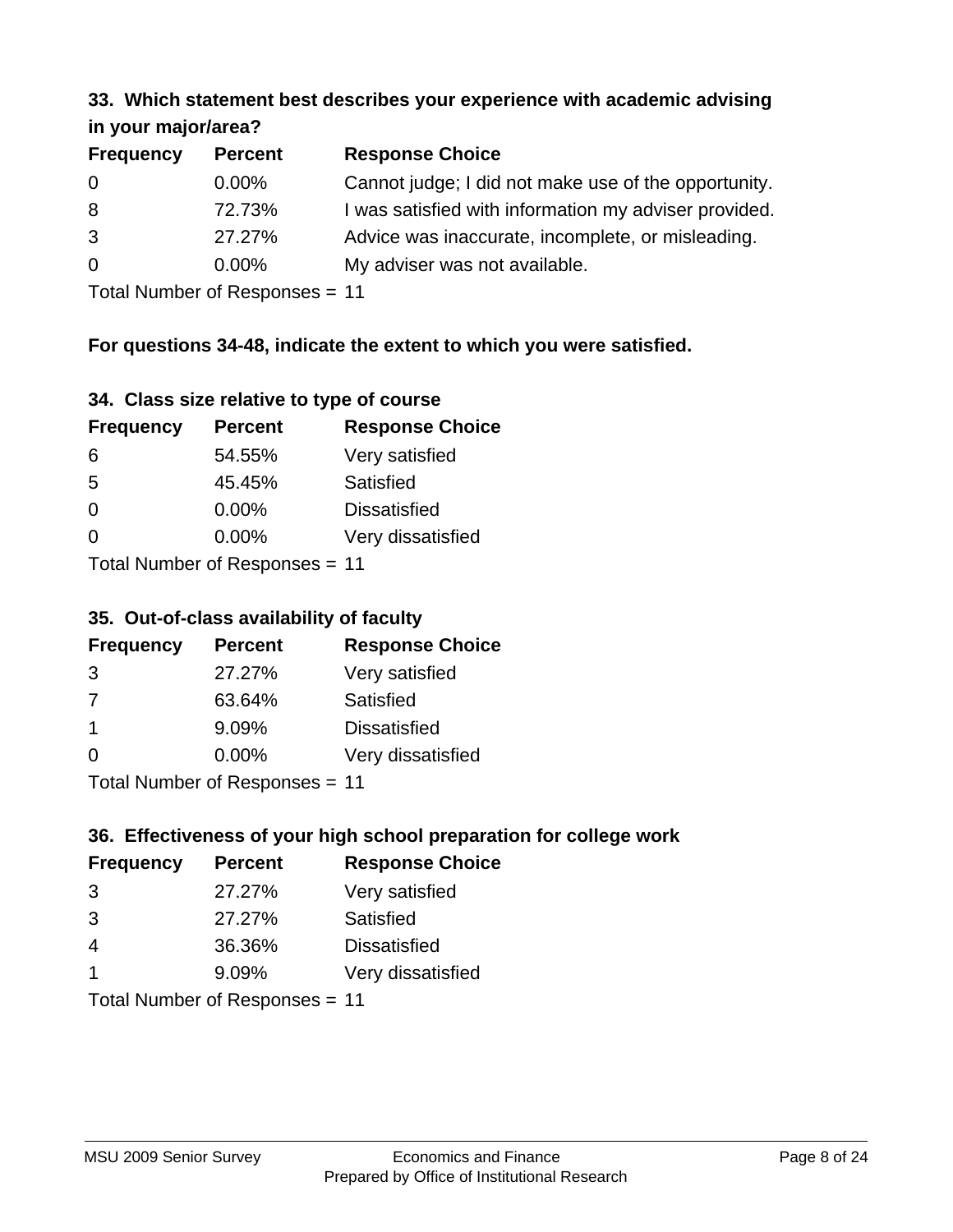## **37. Fairness of faculty in their treatment of individual students**

| <b>Frequency</b> | <b>Percent</b> | <b>Response Choice</b> |
|------------------|----------------|------------------------|
| 4                | 36.36%         | Very satisfied         |
| 6                | 54.55%         | Satisfied              |
| $\Omega$         | $0.00\%$       | <b>Dissatisfied</b>    |
|                  | 9.09%          | Very dissatisfied      |
|                  |                |                        |

Total Number of Responses = 11

#### **38. Overall quality of instruction at Murray State**

| <b>Frequency</b> | <b>Percent</b> | <b>Response Choice</b> |
|------------------|----------------|------------------------|
| 4                | 36.36%         | Very satisfied         |
| 7                | 63.64%         | Satisfied              |
| $\Omega$         | 0.00%          | <b>Dissatisfied</b>    |
| ∩                | 0.00%          | Very dissatisfied      |
|                  |                |                        |

Total Number of Responses = 11

## **39. Quality of instruction in University Studies (General Education) courses**

| <b>Frequency</b> | <b>Percent</b>             | <b>Response Choice</b> |
|------------------|----------------------------|------------------------|
|                  | 9.09%                      | Very satisfied         |
| 7                | 63.64%                     | Satisfied              |
| 2                | 18.18%                     | <b>Dissatisfied</b>    |
|                  | 9.09%                      | Very dissatisfied      |
|                  | Tatal Manakan af Dagmanage |                        |

Total Number of Responses = 11

#### **40. Quality of instruction in your major**

| <b>Frequency</b> | <b>Percent</b>                                                     | <b>Response Choice</b> |
|------------------|--------------------------------------------------------------------|------------------------|
| 6                | 54.55%                                                             | Very satisfied         |
| 4                | 36.36%                                                             | Satisfied              |
| $\Omega$         | 0.00%                                                              | <b>Dissatisfied</b>    |
|                  | 9.09%                                                              | Very dissatisfied      |
|                  | $T$ at all Masseds and $R$ $\sim$ and $\sim$ and $\sim$ and $\sim$ |                        |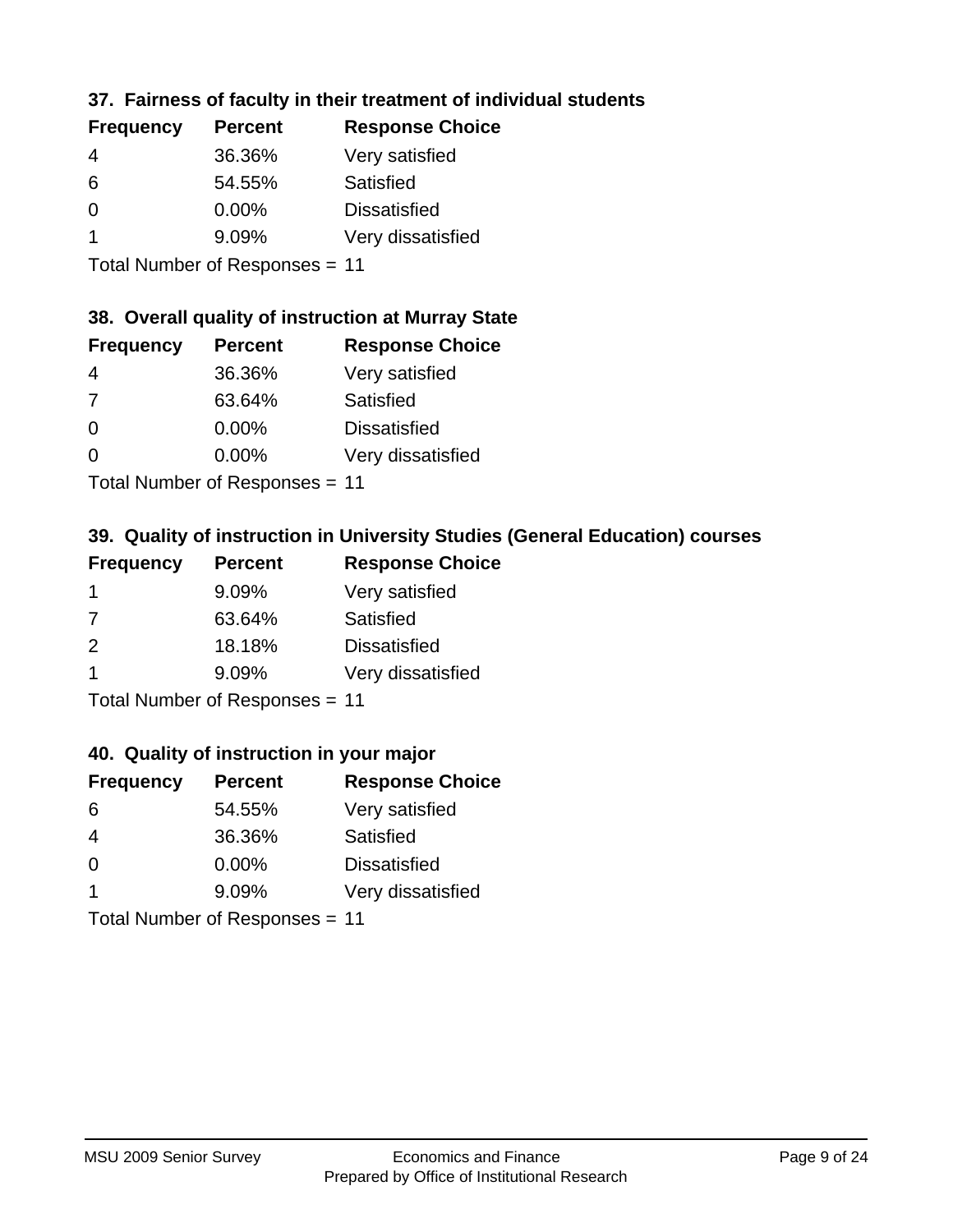## **41. Clarity of program objectives in your major**

| <b>Frequency</b> | <b>Percent</b> | <b>Response Choice</b> |
|------------------|----------------|------------------------|
| 6                | 54.55%         | Very satisfied         |
| 3                | 27.27%         | Satisfied              |
| $\mathcal{P}$    | 18.18%         | <b>Dissatisfied</b>    |
| $\Omega$         | $0.00\%$       | Very dissatisfied      |
|                  |                |                        |

Total Number of Responses = 11

#### **42. Intellectual challenge of the academic program**

| <b>Frequency</b> | <b>Percent</b> | <b>Response Choice</b> |
|------------------|----------------|------------------------|
| 4                | 36.36%         | Very satisfied         |
| 6                | 54.55%         | Satisfied              |
|                  | 9.09%          | <b>Dissatisfied</b>    |
| $\Omega$         | 0.00%          | Very dissatisfied      |
|                  |                |                        |

Total Number of Responses = 11

## **43. Encouragement and information from your major department for employment after graduation**

| <b>Frequency</b> | <b>Percent</b>                         | <b>Response Choice</b> |
|------------------|----------------------------------------|------------------------|
| 3                | 27.27%                                 | Very satisfied         |
| 5                | 45.45%                                 | Satisfied              |
| 3                | 27.27%                                 | <b>Dissatisfied</b>    |
| $\Omega$         | $0.00\%$                               | Very dissatisfied      |
|                  | $\mathbf{r}$ . The set of $\mathbf{r}$ |                        |

Total Number of Responses = 11

## **44. Availability of opportunities to engage in a faculty-mentored research,**

## **scholarly, or creative project in your area of study/interest**

| <b>Frequency</b> | <b>Percent</b>                        | <b>Response Choice</b> |
|------------------|---------------------------------------|------------------------|
| 3                | 27.27%                                | Very satisfied         |
| 6                | 54.55%                                | Satisfied              |
| 2                | 18.18%                                | <b>Dissatisfied</b>    |
| $\Omega$         | 0.00%                                 | Very dissatisfied      |
|                  | The HI district of Production and the |                        |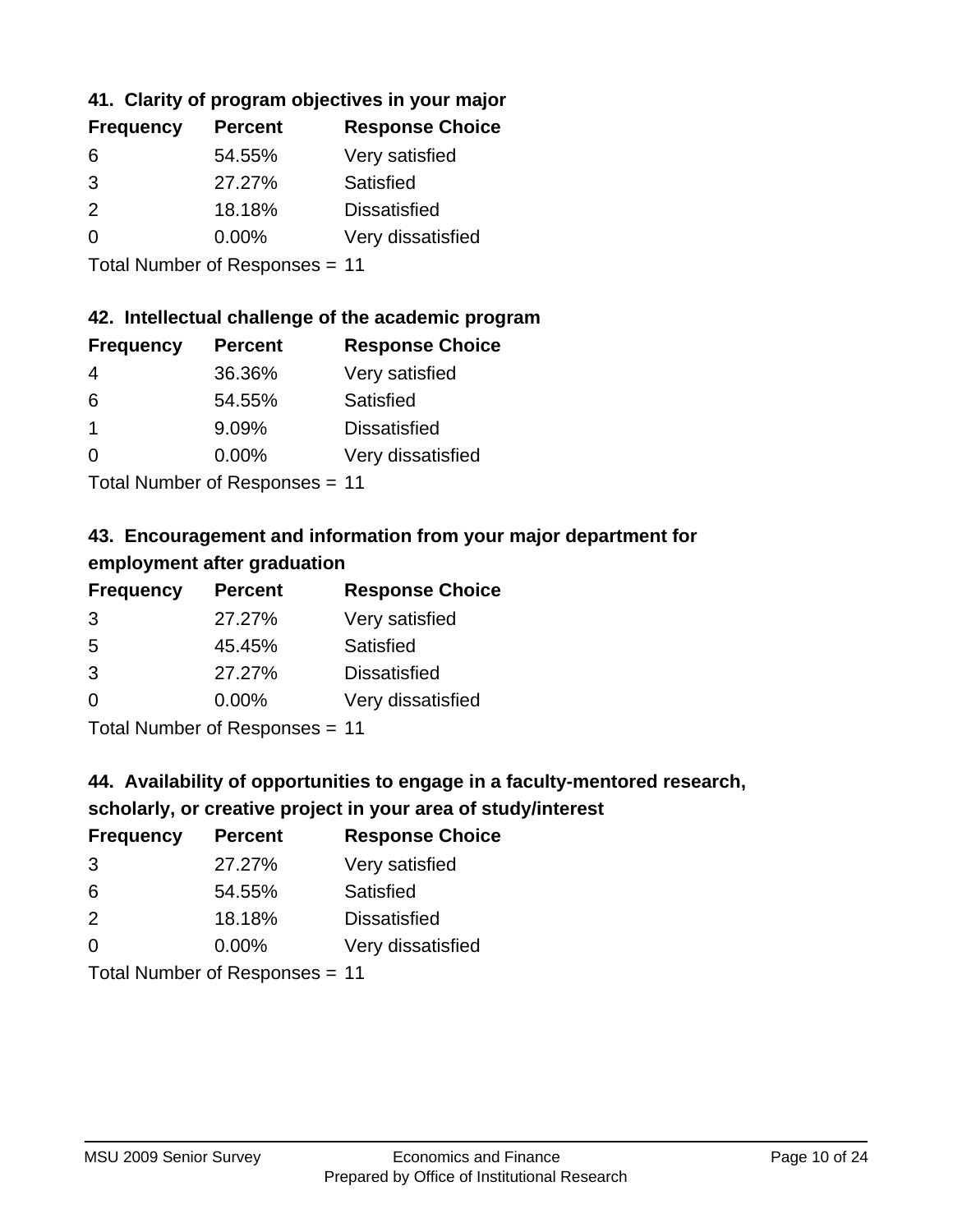#### **45. Library hours**

| <b>Frequency</b> | <b>Percent</b> | <b>Response Choice</b> |
|------------------|----------------|------------------------|
| 2                | 18.18%         | Very satisfied         |
| 5                | 45.45%         | Satisfied              |
| $\mathcal{P}$    | 18.18%         | <b>Dissatisfied</b>    |
| $\mathcal{P}$    | 18.18%         | Very dissatisfied      |
|                  |                |                        |

Total Number of Responses = 11

### **46. Effectiveness of library personnel in meeting your information needs**

| <b>Frequency</b> | <b>Percent</b> | <b>Response Choice</b> |
|------------------|----------------|------------------------|
| 4                | 36.36%         | Very satisfied         |
| 4                | 36.36%         | Satisfied              |
| $\mathcal{P}$    | 18.18%         | <b>Dissatisfied</b>    |
|                  | 9.09%          | Very dissatisfied      |
|                  |                |                        |

Total Number of Responses = 11

### **47. Access to library resources on hand**

| <b>Frequency</b> | <b>Percent</b>               | <b>Response Choice</b> |
|------------------|------------------------------|------------------------|
| 3                | 27.27%                       | Very satisfied         |
| 5                | 45.45%                       | Satisfied              |
| 3                | 27.27%                       | <b>Dissatisfied</b>    |
| $\Omega$         | 0.00%                        | Very dissatisfied      |
|                  | Tatal Manuel and Davis and a |                        |

Total Number of Responses = 11

#### **48. Electronic access to library resources**

| <b>Frequency</b> | <b>Percent</b>             | <b>Response Choice</b> |
|------------------|----------------------------|------------------------|
| .5               | 45.45%                     | Very satisfied         |
| 3                | 27.27%                     | Satisfied              |
| 3                | 27.27%                     | <b>Dissatisfied</b>    |
| $\Omega$         | $0.00\%$                   | Very dissatisfied      |
|                  | Tatal Number of Desperance |                        |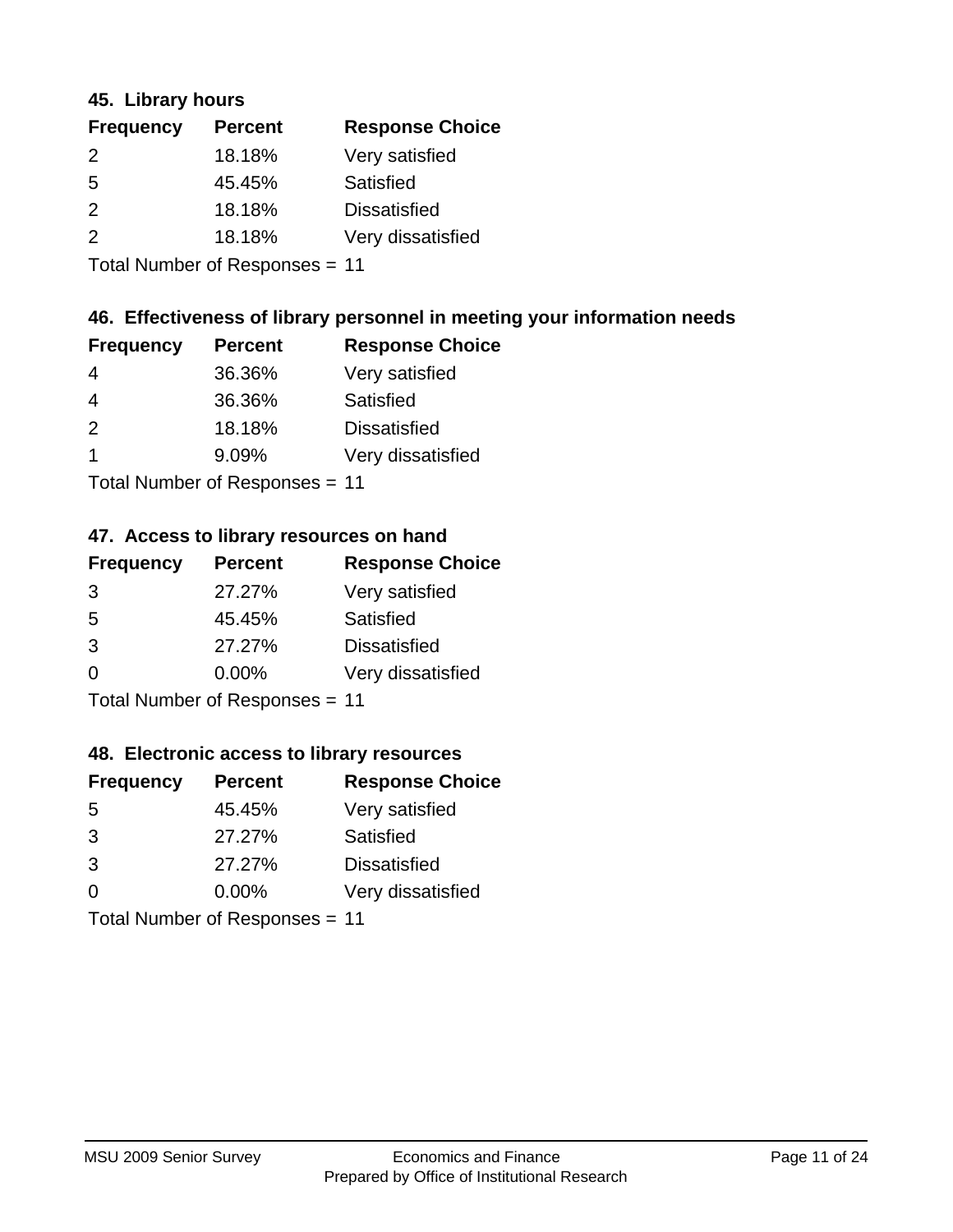**was in helping you achieve these goals. For questions 49-55, please indicate how effective University Studies at MSU** 

## **49. Writing Skills**

| <b>Frequency</b> | <b>Percent</b>                 | <b>Response Choice</b> |
|------------------|--------------------------------|------------------------|
| $\mathcal{P}$    | 18.18%                         | Very effective         |
| 5                | 45.45%                         | Effective              |
| 3                | 27.27%                         | Ineffective            |
| $\overline{1}$   | 9.09%                          | Very ineffective       |
|                  | Total Number of Responses = 11 |                        |

### **50. Speaking Skills**

| <b>Frequency</b>               | <b>Percent</b> | <b>Response Choice</b> |
|--------------------------------|----------------|------------------------|
| $\Omega$                       | $0.00\%$       | Very effective         |
| -9                             | 81.82%         | Effective              |
| 2                              | 18.18%         | Ineffective            |
| $\Omega$                       | $0.00\%$       | Very ineffective       |
| Total Number of Reconnege - 11 |                |                        |

Total Number of Responses = 11

#### **51. Critical Thinking Skills**

| <b>Frequency</b>          | <b>Percent</b> | <b>Response Choice</b> |
|---------------------------|----------------|------------------------|
| 3                         | 27.27%         | Very effective         |
| 6                         | 54.55%         | Effective              |
| $\overline{1}$            | 9.09%          | Ineffective            |
| -1                        | 9.09%          | Very ineffective       |
| Total Number of DoEROR 0. |                |                        |

Total Number of Responses = 11

## **52. Computer Technology**

| <b>Frequency</b>               | <b>Percent</b> | <b>Response Choice</b> |
|--------------------------------|----------------|------------------------|
| 4                              | 36.36%         | Very effective         |
| 6                              | 54.55%         | Effective              |
| $\overline{1}$                 | 9.09%          | Ineffective            |
| $\Omega$                       | 0.00%          | Very ineffective       |
| Total Number of Responses = 11 |                |                        |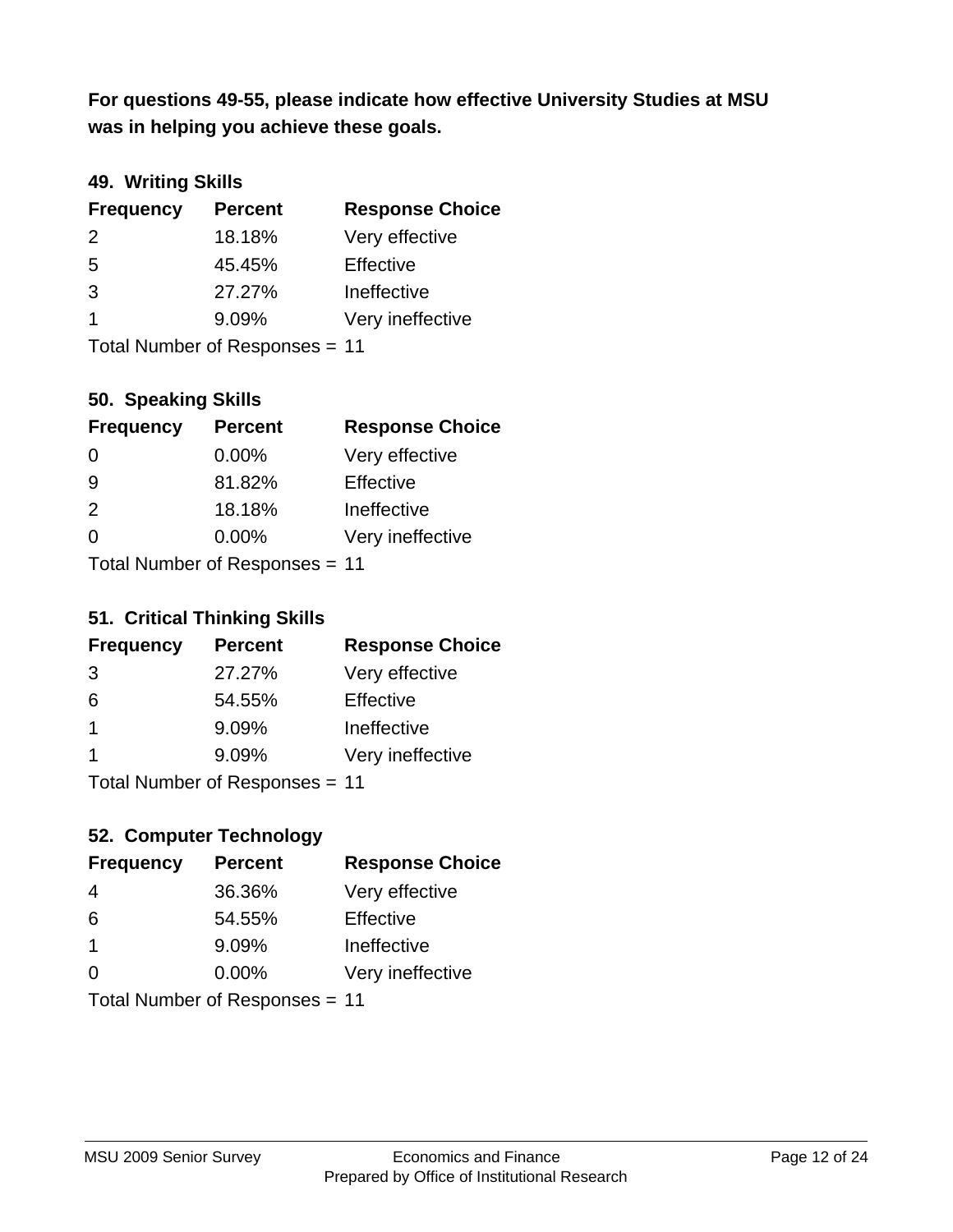### **53. General Knowledge in the liberal arts and sciences**

| <b>Frequency</b> | <b>Percent</b> | <b>Response Choice</b> |
|------------------|----------------|------------------------|
| 4                | 36.36%         | Very effective         |
| 4                | 36.36%         | Effective              |
| 3                | 27.27%         | Ineffective            |
| $\Omega$         | $0.00\%$       | Very ineffective       |
|                  |                |                        |

Total Number of Responses = 11

#### **54. International Perspectives**

| <b>Frequency</b> | <b>Percent</b> | <b>Response Choice</b> |
|------------------|----------------|------------------------|
| 3                | 27.27%         | Very effective         |
| -5               | 45.45%         | Effective              |
| $\mathcal{P}$    | 18.18%         | Ineffective            |
| $\overline{1}$   | 9.09%          | Very ineffective       |
|                  |                |                        |

Total Number of Responses = 11

#### **55. Stimulation of interest in areas outside your chosen field of study**

| <b>Frequency</b> | <b>Percent</b> | <b>Response Choice</b> |
|------------------|----------------|------------------------|
| 3                | 27.27%         | Very effective         |
| 4                | 36.36%         | Effective              |
| 2                | 18.18%         | Ineffective            |
| 2                | 18.18%         | Very ineffective       |
|                  |                |                        |

Total Number of Responses = 11

## **For questions 56-83, please indicate how satisfactorily the following met your needs**

#### **56. African-American Student Services**

| <b>Frequency</b> | <b>Percent</b>                 | <b>Response Choice</b> |
|------------------|--------------------------------|------------------------|
| 10               | 90.91%                         | Did not use            |
| $\Omega$         | 0.00%                          | Very satisfied         |
| -1               | 9.09%                          | Satisfied              |
| $\Omega$         | 0.00%                          | <b>Dissatisfied</b>    |
| $\Omega$         | 0.00%                          | Very dissatisfied      |
|                  | Total Number of Responses = 11 |                        |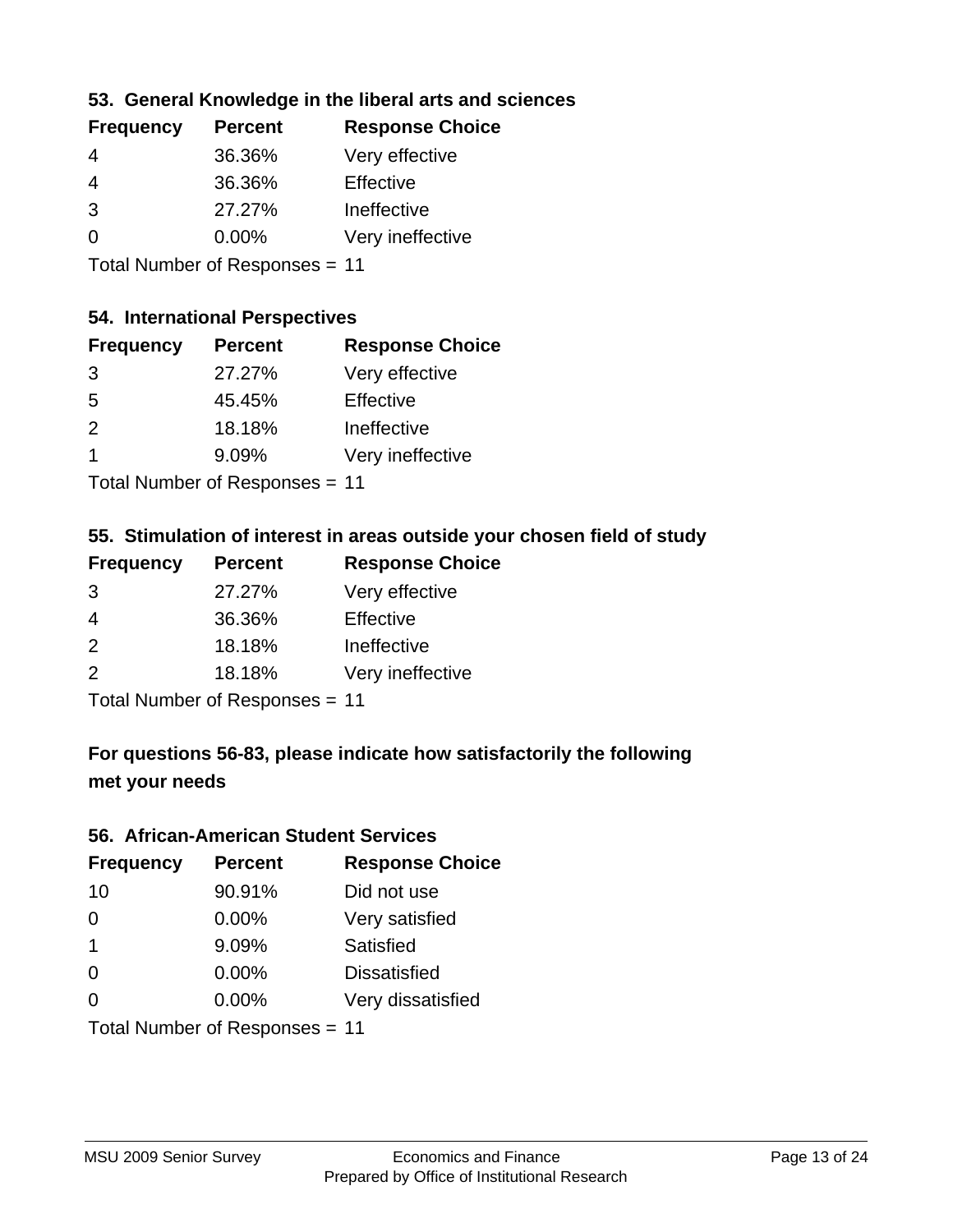#### **57. Career Services Office**

| <b>Frequency</b> | <b>Percent</b> | <b>Response Choice</b> |
|------------------|----------------|------------------------|
| 1                | 9.09%          | Did not use            |
|                  | 36.36%         | Very satisfied         |
| 5                | 45.45%         | <b>Satisfied</b>       |
| 1                | 9.09%          | <b>Dissatisfied</b>    |
|                  | $0.00\%$       | Very dissatisfied      |
|                  |                |                        |

Total Number of Responses = 11

### **58. Counseling and Testing Center**

| <b>Frequency</b>          | <b>Percent</b> | <b>Response Choice</b> |
|---------------------------|----------------|------------------------|
| 8                         | 72.73%         | Did not use            |
| 2                         | 18.18%         | Very satisfied         |
| 1                         | 9.09%          | <b>Satisfied</b>       |
| ∩                         | 0.00%          | <b>Dissatisfied</b>    |
| 0                         | 0.00%          | Very dissatisfied      |
| Total Number of DoEROR 0. |                |                        |

Total Number of Responses = 11

#### **59. Cultural programming and activities**

| <b>Frequency</b> | <b>Percent</b>            | <b>Response Choice</b> |
|------------------|---------------------------|------------------------|
| 10               | 90.91%                    | Did not use            |
| $\Omega$         | $0.00\%$                  | Very satisfied         |
| -1               | 9.09%                     | Satisfied              |
| $\Omega$         | 0.00%                     | <b>Dissatisfied</b>    |
| $\Omega$         | $0.00\%$                  | Very dissatisfied      |
|                  | Total Number of DoEROR 0. |                        |

Total Number of Responses = 11

## **60. E-study courses**

| <b>Frequency</b>               | <b>Percent</b> | <b>Response Choice</b> |
|--------------------------------|----------------|------------------------|
| 4                              | 36.36%         | Did not use            |
| $\mathbf 1$                    | 9.09%          | Very satisfied         |
| 6                              | 54.55%         | Satisfied              |
| $\Omega$                       | $0.00\%$       | <b>Dissatisfied</b>    |
| $\Omega$                       | $0.00\%$       | Very dissatisfied      |
| Total Number of Responses = 11 |                |                        |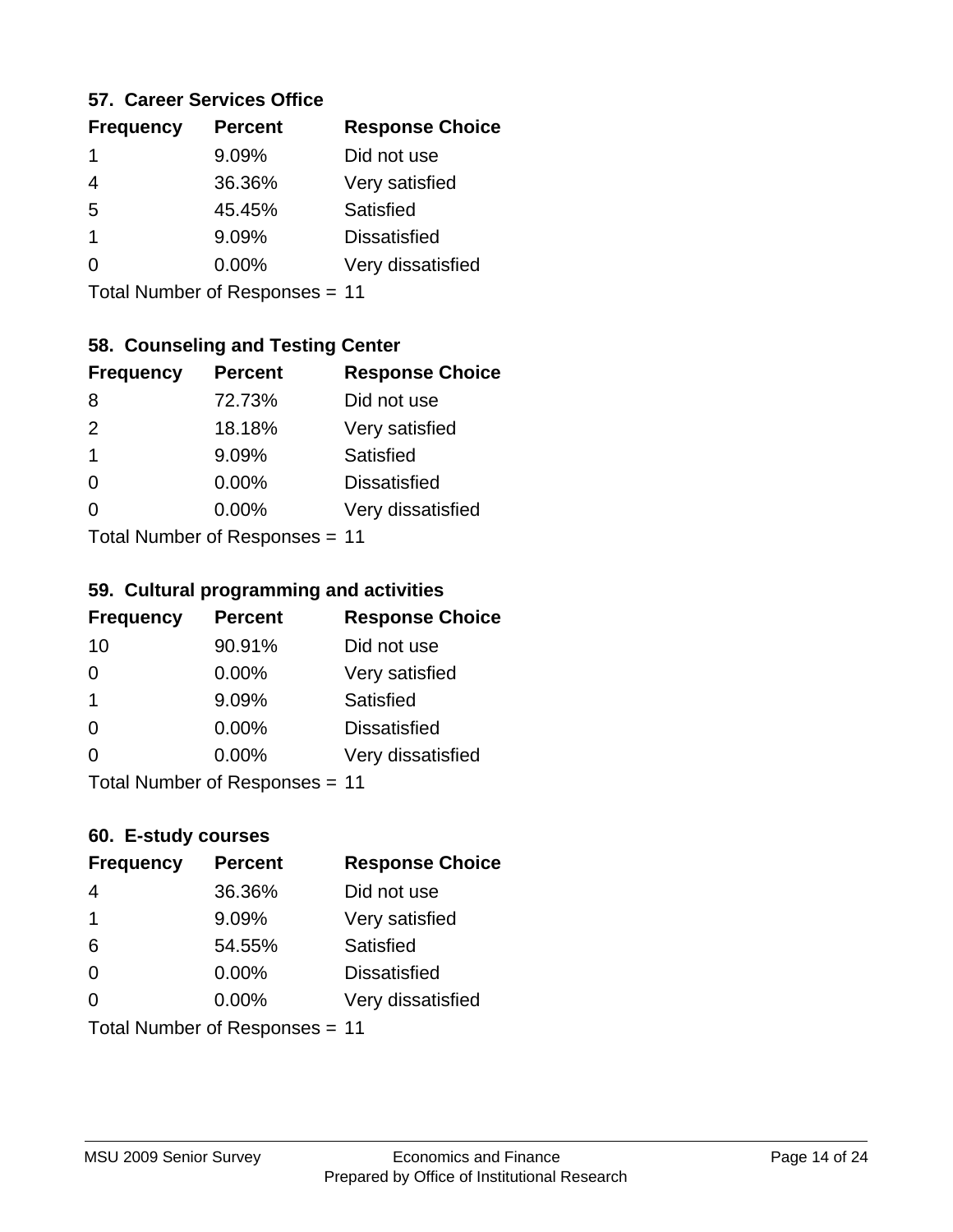#### **61. Food Services**

| <b>Frequency</b> | <b>Percent</b> | <b>Response Choice</b> |
|------------------|----------------|------------------------|
|                  | 9.09%          | Did not use            |
|                  | 9.09%          | Very satisfied         |
| 7                | 63.64%         | <b>Satisfied</b>       |
| 2                | 18.18%         | <b>Dissatisfied</b>    |
| ∩                | $0.00\%$       | Very dissatisfied      |
|                  |                |                        |

Total Number of Responses = 11

## **62. Greek life and activities**

| <b>Frequency</b>               | <b>Percent</b> | <b>Response Choice</b> |
|--------------------------------|----------------|------------------------|
| 6                              | 54.55%         | Did not use            |
| 2                              | 18.18%         | Very satisfied         |
| 1                              | 9.09%          | Satisfied              |
| 1                              | 9.09%          | <b>Dissatisfied</b>    |
| 1                              | 9.09%          | Very dissatisfied      |
| Total Number of Responses = 11 |                |                        |

**63. Health Services**

| <b>Frequency</b> | <b>Percent</b>             | <b>Response Choice</b> |
|------------------|----------------------------|------------------------|
| 5                | 45.45%                     | Did not use            |
| 3                | 27.27%                     | Very satisfied         |
| 2                | 18.18%                     | Satisfied              |
| $\Omega$         | 0.00%                      | <b>Dissatisfied</b>    |
|                  | 9.09%                      | Very dissatisfied      |
|                  | Total Number of Desperance |                        |

Total Number of Responses = 11

### **64. Honor Societies/Departmental Clubs/Special Interest Organizations**

| <b>Frequency</b>               | <b>Percent</b> | <b>Response Choice</b> |
|--------------------------------|----------------|------------------------|
| 3                              | 27.27%         | Did not use            |
| 3                              | 27.27%         | Very satisfied         |
| 5                              | 45.45%         | Satisfied              |
| $\Omega$                       | 0.00%          | <b>Dissatisfied</b>    |
| 0                              | 0.00%          | Very dissatisfied      |
| Total Number of Responses = 11 |                |                        |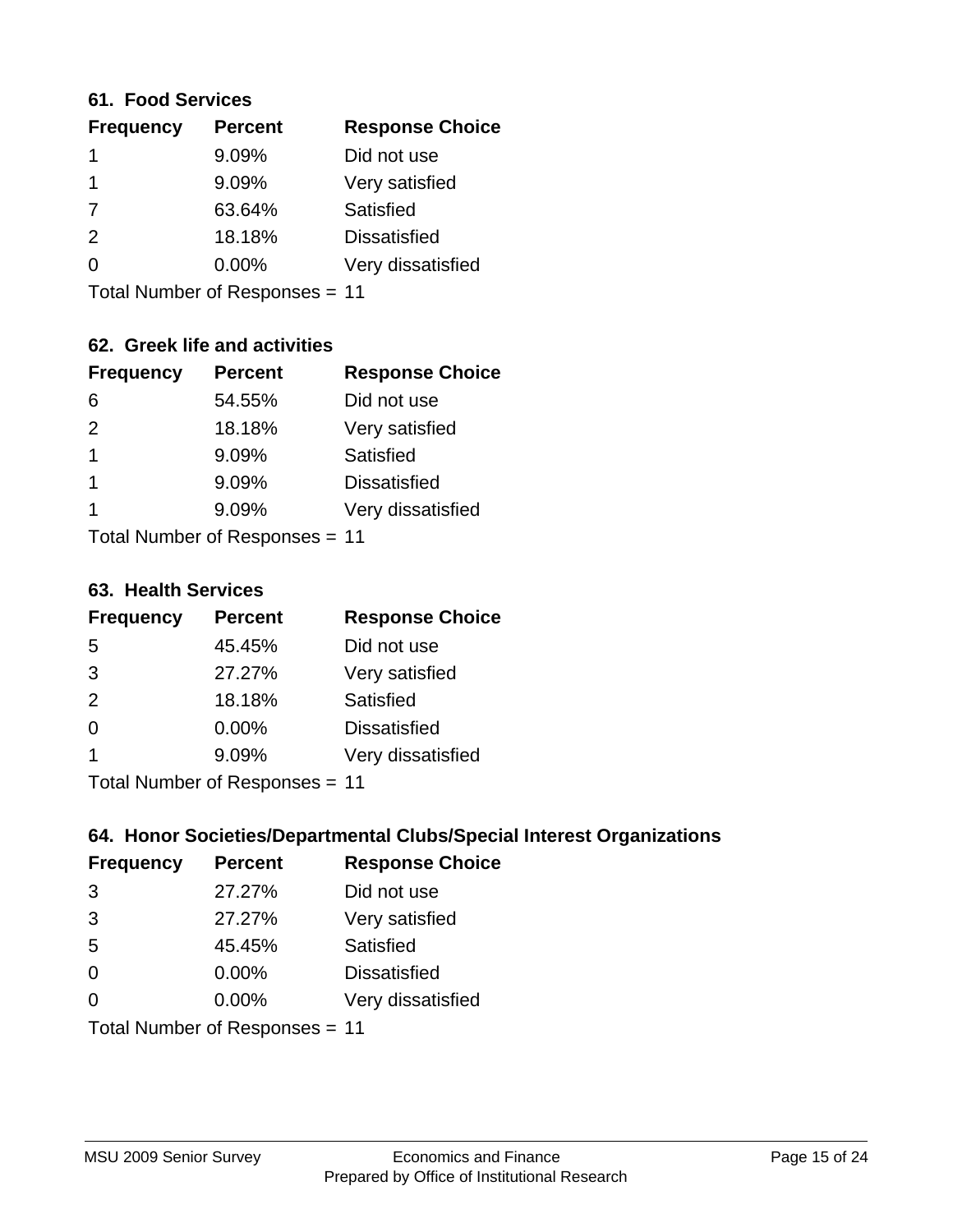#### **65. International Programs and activities**

| <b>Percent</b> | <b>Response Choice</b> |
|----------------|------------------------|
| 81.82%         | Did not use            |
| 18.18%         | Very satisfied         |
| $0.00\%$       | Satisfied              |
| 0.00%          | <b>Dissatisfied</b>    |
| $0.00\%$       | Very dissatisfied      |
|                |                        |

Total Number of Responses = 11

### **66. International student support services**

| <b>Frequency</b>          | <b>Percent</b> | <b>Response Choice</b> |
|---------------------------|----------------|------------------------|
| 10                        | 90.91%         | Did not use            |
| 1                         | 9.09%          | Very satisfied         |
| $\Omega$                  | $0.00\%$       | Satisfied              |
| $\Omega$                  | 0.00%          | <b>Dissatisfied</b>    |
| 0                         | 0.00%          | Very dissatisfied      |
| Total Number of DoEROR 0. |                |                        |

Total Number of Responses = 11

#### **67. Intramural Sports and Recreation**

| <b>Frequency</b> | <b>Percent</b>                  | <b>Response Choice</b> |
|------------------|---------------------------------|------------------------|
| 4                | 36.36%                          | Did not use            |
| 3                | 27.27%                          | Very satisfied         |
| $\overline{4}$   | 36.36%                          | Satisfied              |
| $\Omega$         | $0.00\%$                        | <b>Dissatisfied</b>    |
| $\Omega$         | $0.00\%$                        | Very dissatisfied      |
|                  | $Total Number of Doeponce = 11$ |                        |

Total Number of Responses = 11

## **68. Lowry Center/Community College**

| <b>Frequency</b>        | <b>Percent</b>                 | <b>Response Choice</b> |
|-------------------------|--------------------------------|------------------------|
| 10                      | 90.91%                         | Did not use            |
| $\Omega$                | 0.00%                          | Very satisfied         |
| $\overline{\mathbf{1}}$ | 9.09%                          | Satisfied              |
| $\Omega$                | $0.00\%$                       | <b>Dissatisfied</b>    |
| $\Omega$                | 0.00%                          | Very dissatisfied      |
|                         | Total Number of Responses = 11 |                        |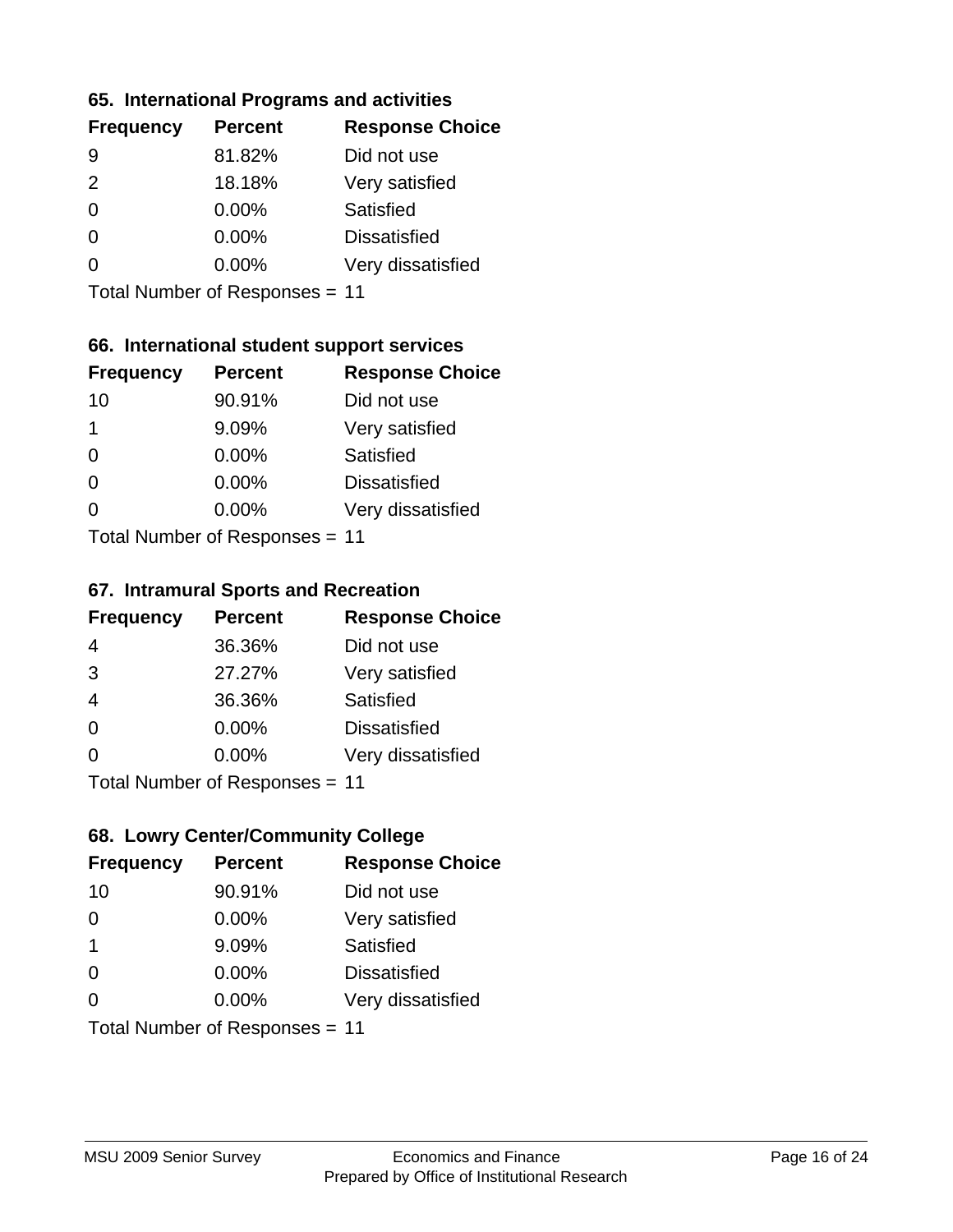## **69. Library**

| <b>Frequency</b> | <b>Percent</b> | <b>Response Choice</b> |
|------------------|----------------|------------------------|
| 1                | 9.09%          | Did not use            |
| 5                | 45.45%         | Very satisfied         |
| 5                | 45.45%         | Satisfied              |
| $\Omega$         | 0.00%          | <b>Dissatisfied</b>    |
| 0                | 0.00%          | Very dissatisfied      |
|                  |                |                        |

Total Number of Responses = 11

## **70. MAP Report**

| <b>Frequency</b>               | <b>Percent</b> | <b>Response Choice</b> |
|--------------------------------|----------------|------------------------|
|                                | 0.00%          | Did not use            |
| $\overline{4}$                 | 36.36%         | Very satisfied         |
| $\overline{4}$                 | 36.36%         | <b>Satisfied</b>       |
| $\Omega$                       | 0.00%          | <b>Dissatisfied</b>    |
| 3                              | 27.27%         | Very dissatisfied      |
| Total Number of Responses = 11 |                |                        |

#### **71. MSU Web site**

| <b>Frequency</b> | <b>Percent</b>                 | <b>Response Choice</b> |
|------------------|--------------------------------|------------------------|
| $\Omega$         | $0.00\%$                       | Did not use            |
| $\overline{4}$   | 36.36%                         | Very satisfied         |
| 6                | 54.55%                         | Satisfied              |
| -1               | 9.09%                          | <b>Dissatisfied</b>    |
| ∩                | 0.00%                          | Very dissatisfied      |
|                  | Total Number of Responses = 11 |                        |

## **72. NCAA Sports**

| <b>Frequency</b>               | <b>Percent</b> | <b>Response Choice</b> |
|--------------------------------|----------------|------------------------|
| 4                              | 36.36%         | Did not use            |
| 2                              | 18.18%         | Very satisfied         |
| $\mathbf 1$                    | 9.09%          | Satisfied              |
| 3                              | 27.27%         | <b>Dissatisfied</b>    |
| 1                              | 9.09%          | Very dissatisfied      |
| Total Number of Responses = 11 |                |                        |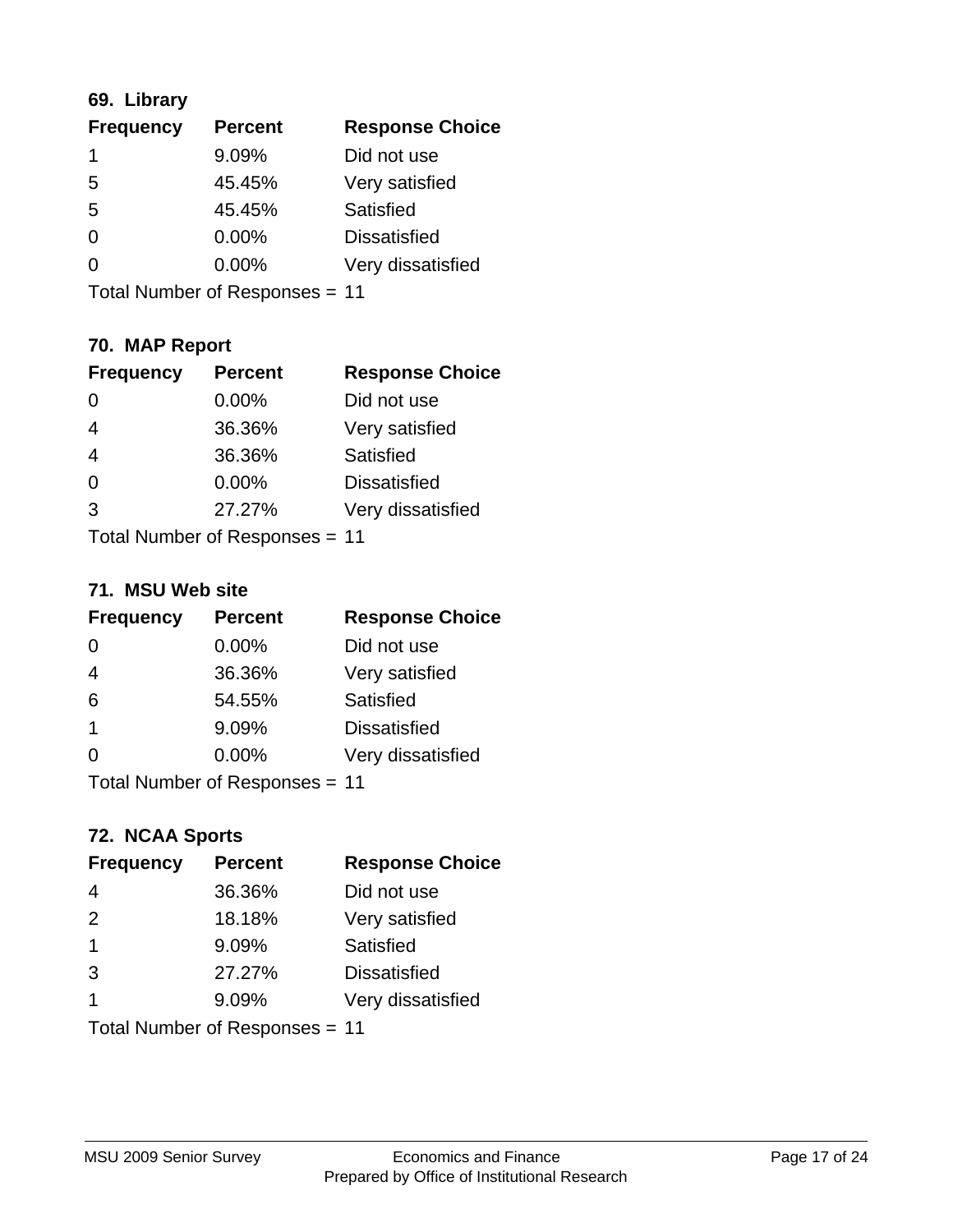#### **73. Online courses that are not e-study**

| <b>Frequency</b> | <b>Percent</b> | <b>Response Choice</b> |
|------------------|----------------|------------------------|
| 8                | 72.73%         | Did not use            |
| 1                | 9.09%          | Very satisfied         |
| $\mathcal{P}$    | 18.18%         | Satisfied              |
| 0                | $0.00\%$       | <b>Dissatisfied</b>    |
|                  | $0.00\%$       | Very dissatisfied      |
|                  |                |                        |

Total Number of Responses = 11

## **74. Racer Touch Registration**

| <b>Frequency</b>          | <b>Percent</b> | <b>Response Choice</b> |
|---------------------------|----------------|------------------------|
| 0                         | $0.00\%$       | Did not use            |
| 5                         | 45.45%         | Very satisfied         |
| 2                         | 18.18%         | <b>Satisfied</b>       |
| 1                         | 9.09%          | <b>Dissatisfied</b>    |
| 3                         | 27.27%         | Very dissatisfied      |
| Total Number of Doopenoon |                |                        |

Total Number of Responses = 11

### **75. Residential College programming and activities**

| <b>Frequency</b>             | <b>Percent</b> | <b>Response Choice</b> |
|------------------------------|----------------|------------------------|
| 4                            | 36.36%         | Did not use            |
| 3                            | 27.27%         | Very satisfied         |
| 3                            | 27.27%         | Satisfied              |
| -1                           | 9.09%          | <b>Dissatisfied</b>    |
| $\Omega$                     | 0.00%          | Very dissatisfied      |
| Total Number of Deepensee 44 |                |                        |

Total Number of Responses = 11

### **76. Scholarships/grants/student employment**

| <b>Frequency</b> | <b>Percent</b>                 | <b>Response Choice</b> |
|------------------|--------------------------------|------------------------|
| 3                | 27.27%                         | Did not use            |
| 5                | 45.45%                         | Very satisfied         |
| 1                | 9.09%                          | Satisfied              |
| -1               | 9.09%                          | <b>Dissatisfied</b>    |
|                  | 9.09%                          | Very dissatisfied      |
|                  | Total Number of Responses = 11 |                        |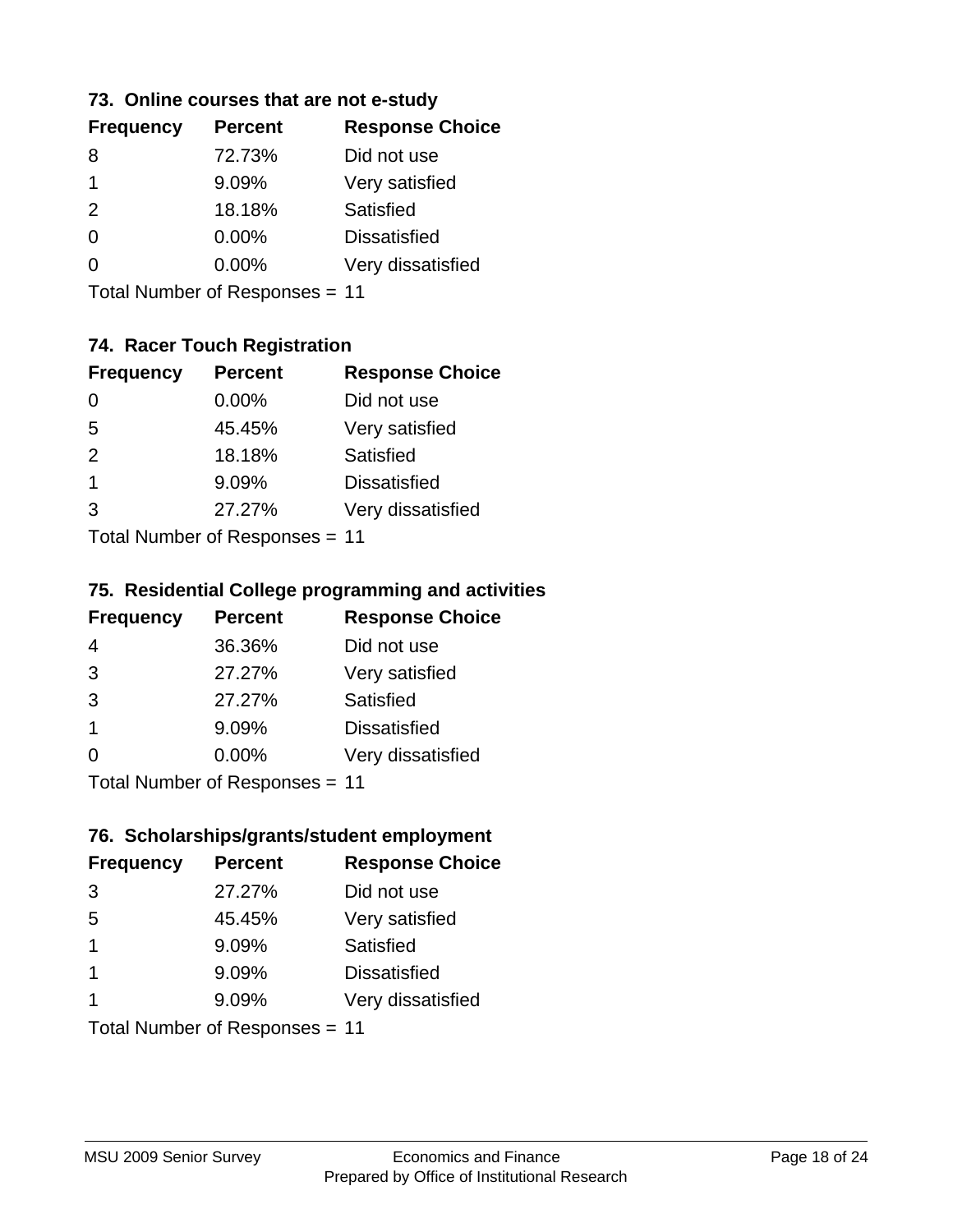#### **77. Security Services**

| <b>Frequency</b> | <b>Percent</b> | <b>Response Choice</b> |
|------------------|----------------|------------------------|
| 5                | 45.45%         | Did not use            |
| $\mathcal{P}$    | 18.18%         | Very satisfied         |
| $\mathcal{P}$    | 18.18%         | Satisfied              |
| $\mathcal{P}$    | 18.18%         | <b>Dissatisfied</b>    |
| ∩                | $0.00\%$       | Very dissatisfied      |
|                  |                |                        |

Total Number of Responses = 11

## **78. Services for non-traditional students**

| <b>Frequency</b>                 | <b>Percent</b> | <b>Response Choice</b> |
|----------------------------------|----------------|------------------------|
| 10                               | 90.91%         | Did not use            |
| 1                                | 9.09%          | Very satisfied         |
| $\Omega$                         | $0.00\%$       | Satisfied              |
| $\Omega$                         | 0.00%          | <b>Dissatisfied</b>    |
| O                                | 0.00%          | Very dissatisfied      |
| $Total Number of Doeponeoc = 11$ |                |                        |

Total Number of Responses = 11

### **79. Student Support Services (Trio)**

| <b>Frequency</b>          | <b>Percent</b> | <b>Response Choice</b> |
|---------------------------|----------------|------------------------|
| 10                        | 90.91%         | Did not use            |
| 1                         | 9.09%          | Very satisfied         |
| $\Omega$                  | 0.00%          | Satisfied              |
| $\Omega$                  | $0.00\%$       | <b>Dissatisfied</b>    |
| 0                         | 0.00%          | Very dissatisfied      |
| Total Number of Desponses |                |                        |

Total Number of Responses = 11

## **80. Student PIN System**

| <b>Frequency</b>               | <b>Percent</b> | <b>Response Choice</b> |
|--------------------------------|----------------|------------------------|
| 0                              | 0.00%          | Did not use            |
| $\overline{4}$                 | 36.36%         | Very satisfied         |
| 5                              | 45.45%         | Satisfied              |
| 2                              | 18.18%         | <b>Dissatisfied</b>    |
| 0                              | $0.00\%$       | Very dissatisfied      |
| Total Number of Responses = 11 |                |                        |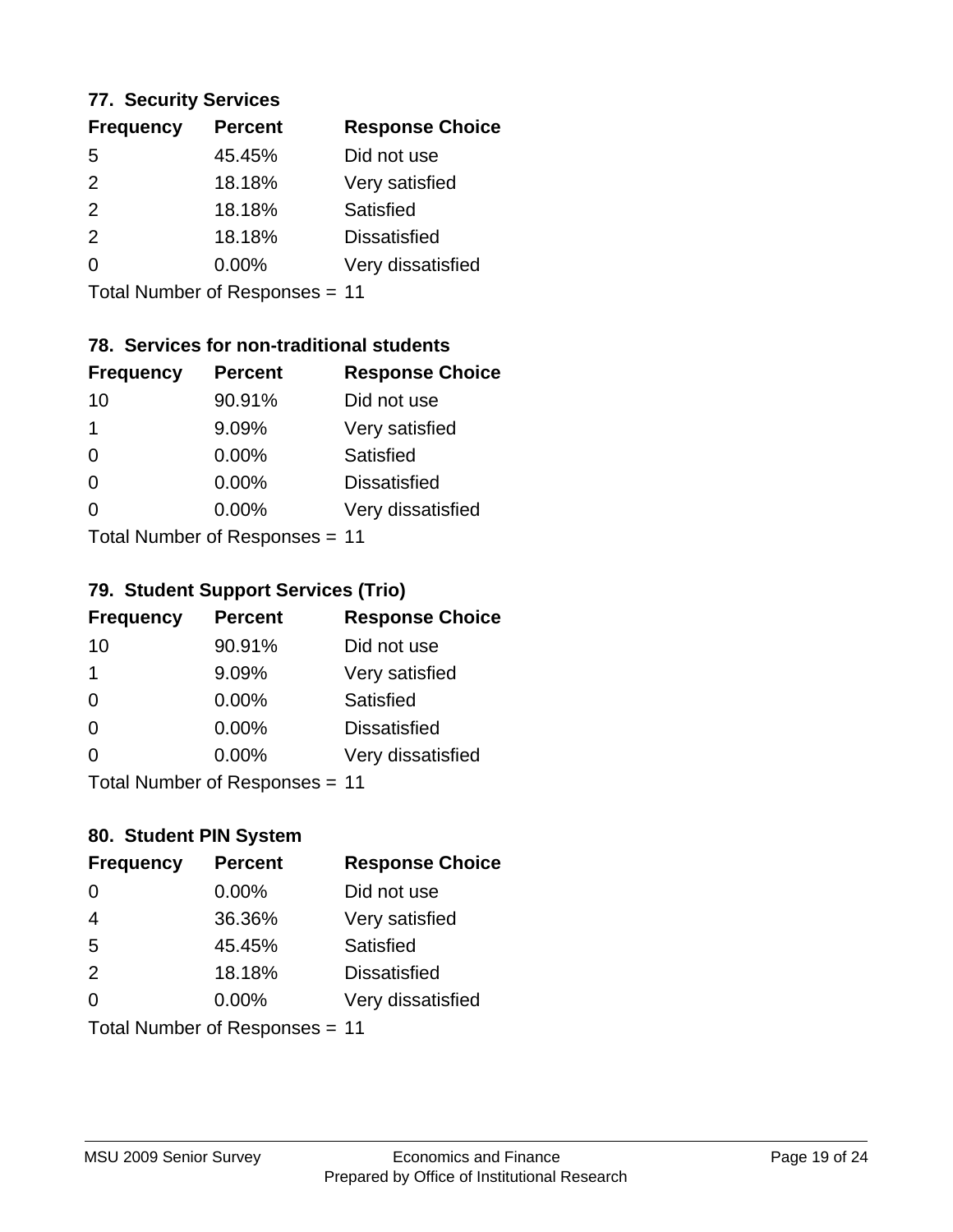### **81. Student Records/Transcript Services**

| <b>Percent</b> | <b>Response Choice</b> |
|----------------|------------------------|
| 9.09%          | Did not use            |
| 45.45%         | Very satisfied         |
| 45.45%         | Satisfied              |
| 0.00%          | <b>Dissatisfied</b>    |
| $0.00\%$       | Very dissatisfied      |
|                |                        |

Total Number of Responses = 11

### **82. Computer and Internet access for study and research needs**

| <b>Frequency</b> | <b>Percent</b>            | <b>Response Choice</b> |
|------------------|---------------------------|------------------------|
| 1                | 9.09%                     | Did not use            |
| 5                | 45.45%                    | Very satisfied         |
| 3                | 27.27%                    | Satisfied              |
| 1                | 9.09%                     | <b>Dissatisfied</b>    |
| 1                | 9.09%                     | Very dissatisfied      |
|                  | Total Number of Deepersee |                        |

Total Number of Responses = 11

#### **83. Women's Center**

| <b>Frequency</b>           | <b>Percent</b> | <b>Response Choice</b> |
|----------------------------|----------------|------------------------|
| 10                         | 90.91%         | Did not use            |
| $\mathbf 1$                | 9.09%          | Very satisfied         |
| $\Omega$                   | $0.00\%$       | <b>Satisfied</b>       |
| $\Omega$                   | 0.00%          | <b>Dissatisfied</b>    |
| $\Omega$                   | $0.00\%$       | Very dissatisfied      |
| Tatal Number of Desperance |                |                        |

Total Number of Responses = 11

### **84. To what extent did you participate in Residential College activities?**

| <b>Frequency</b> | <b>Percent</b> | <b>Response Choice</b> |
|------------------|----------------|------------------------|
| 3                | 27.27%         | Did not participate    |
| 3                | 27.27%         | Frequently             |
| 2                | 18.18%         | Occasionally           |
| $\mathcal{B}$    | 27.27%         | Seldom                 |
|                  |                |                        |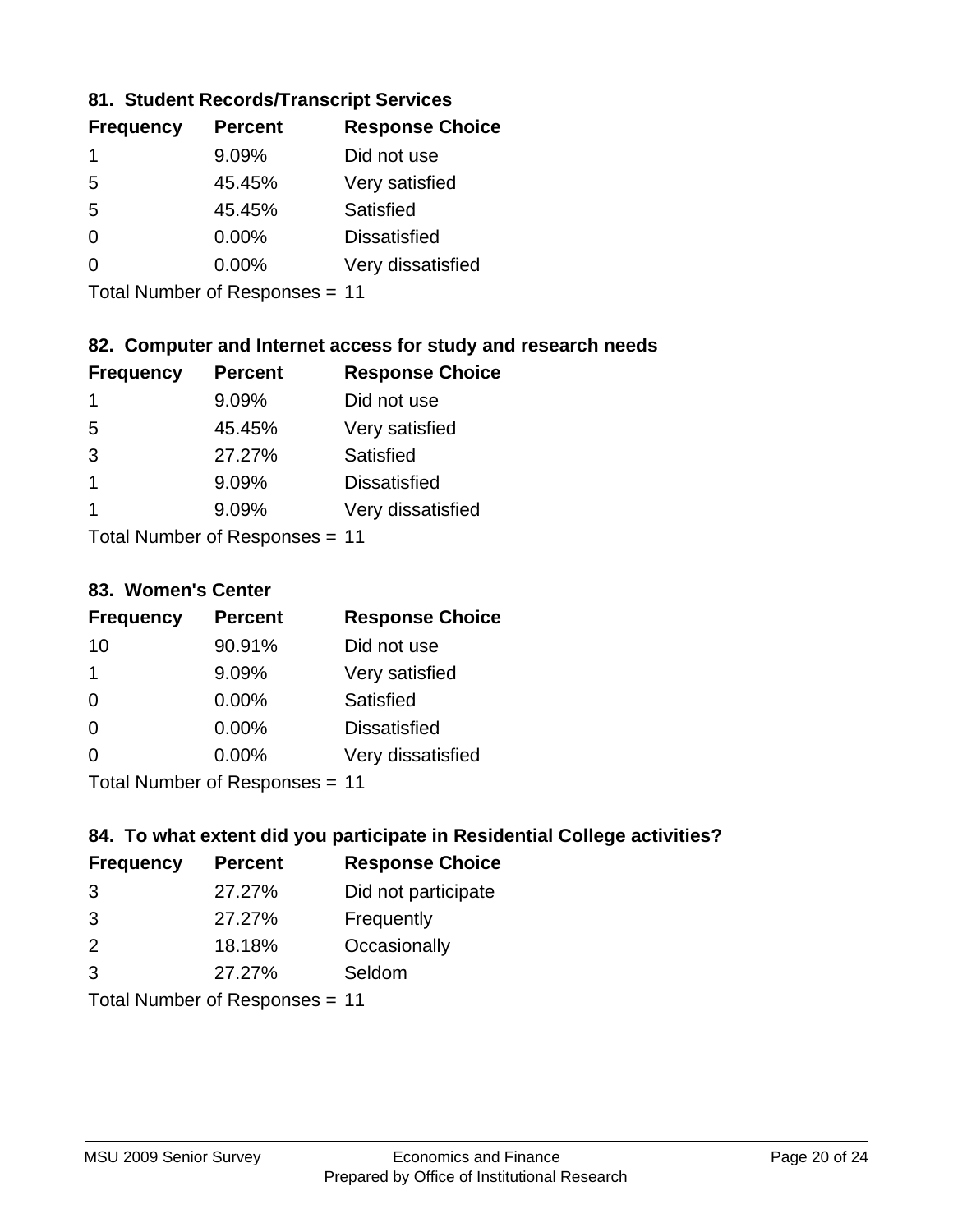| <b>Frequency</b> | <b>Percent</b> | <b>Response Choice</b>                 |
|------------------|----------------|----------------------------------------|
| 3                | 27.27%         | Not familiar with Residential Colleges |
| 3                | 27.27%         | Very positive                          |
| -5               | 45.45%         | <b>Positive</b>                        |
| $\overline{0}$   | 0.00%          | <b>Negative</b>                        |
| 0                | $0.00\%$       | Very negative                          |

**85. Which phrase best describes your opinion of Residential Colleges?**

Total Number of Responses = 11

#### **Questions 86-95**

**University Graduate." Please indicate how effective your MSU experience was in The University has formulated ten desired "Characteristics of the Murray State enhancing your abilities in each area.**

**86. Engage in mature, independent and creative thought and express that thought effectively in oral and written communication;**

| <b>Percent</b> | <b>Response Choice</b> |
|----------------|------------------------|
| 36.36%         | Very effective         |
| 54.55%         | Effective              |
| 9.09%          | Ineffective            |
| $0.00\%$       | Very ineffective       |
|                |                        |

Total Number of Responses = 11

**87. Understand and apply the critical and scientific methodologies that** 

**academic disciplines employ to discover knowledge and ascertain its validity;**

| <b>Frequency</b> | <b>Percent</b> | <b>Response Choice</b> |
|------------------|----------------|------------------------|
| $\mathcal{P}$    | 18.18%         | Very effective         |
| 8                | 72.73%         | Effective              |
| $\Omega$         | 0.00%          | Ineffective            |
|                  | 9.09%          | Very ineffective       |
|                  |                |                        |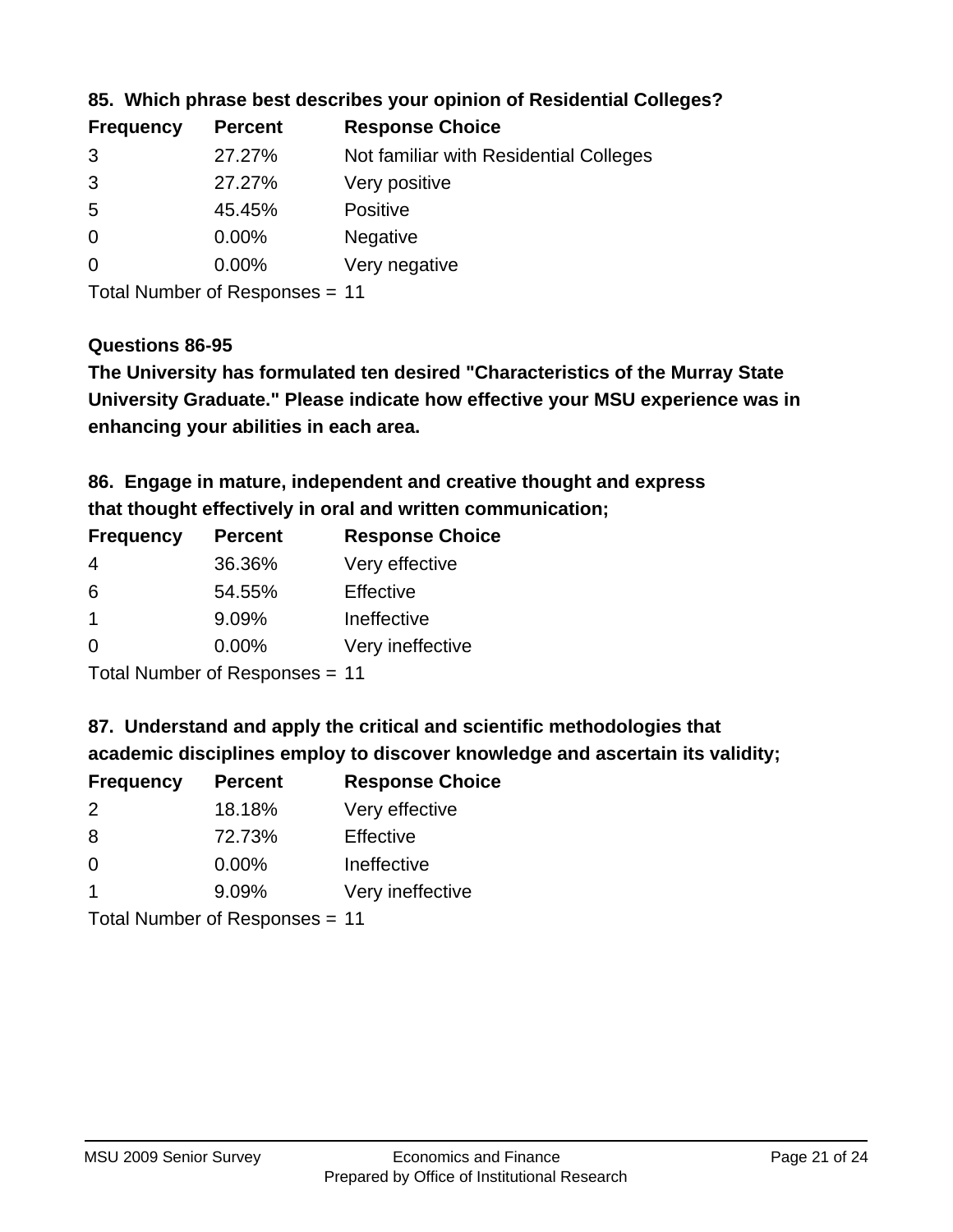## **88. Apply sound standards of information gathering, analysis and evaluation to reach logical decisions;**

| <b>Percent</b> | <b>Response Choice</b> |
|----------------|------------------------|
| 54.55%         | Very effective         |
| 36.36%         | Effective              |
| 9.09%          | Ineffective            |
| $0.00\%$       | Very ineffective       |
|                |                        |

Total Number of Responses = 11

## **89. Understand the roles and applications of science and technology in the solution of the problems of a changing world;**

| <b>Frequency</b>                         | <b>Percent</b> | <b>Response Choice</b> |
|------------------------------------------|----------------|------------------------|
| 3                                        | 27.27%         | Very effective         |
| 7                                        | 63.64%         | Effective              |
| $\mathbf 1$                              | 9.09%          | Ineffective            |
| $\Omega$                                 | 0.00%          | Very ineffective       |
| $T$ at all Message and $D$ are a serious |                |                        |

Total Number of Responses = 11

## **90. Demonstrate a critical understanding of the world's historical, literary, philosophical, and artistic traditions;**

| <b>Frequency</b> | <b>Percent</b> | <b>Response Choice</b> |
|------------------|----------------|------------------------|
| 4                | 36.36%         | Very effective         |
| 3                | 27.27%         | Effective              |
| 3                | 27.27%         | Ineffective            |
|                  | 9.09%          | Very ineffective       |
|                  |                |                        |

Total Number of Responses = 11

## **91. Understand the dynamics of cultural diversity, of competing economic and political systems, and of complex moral and ethical issues;**

| <b>Frequency</b>               | <b>Percent</b> | <b>Response Choice</b> |
|--------------------------------|----------------|------------------------|
| 6                              | 54.55%         | Very effective         |
| 5                              | 45.45%         | Effective              |
| $\Omega$                       | $0.00\%$       | Ineffective            |
| $\Omega$                       | 0.00%          | Very ineffective       |
| Total Number of Responses = 11 |                |                        |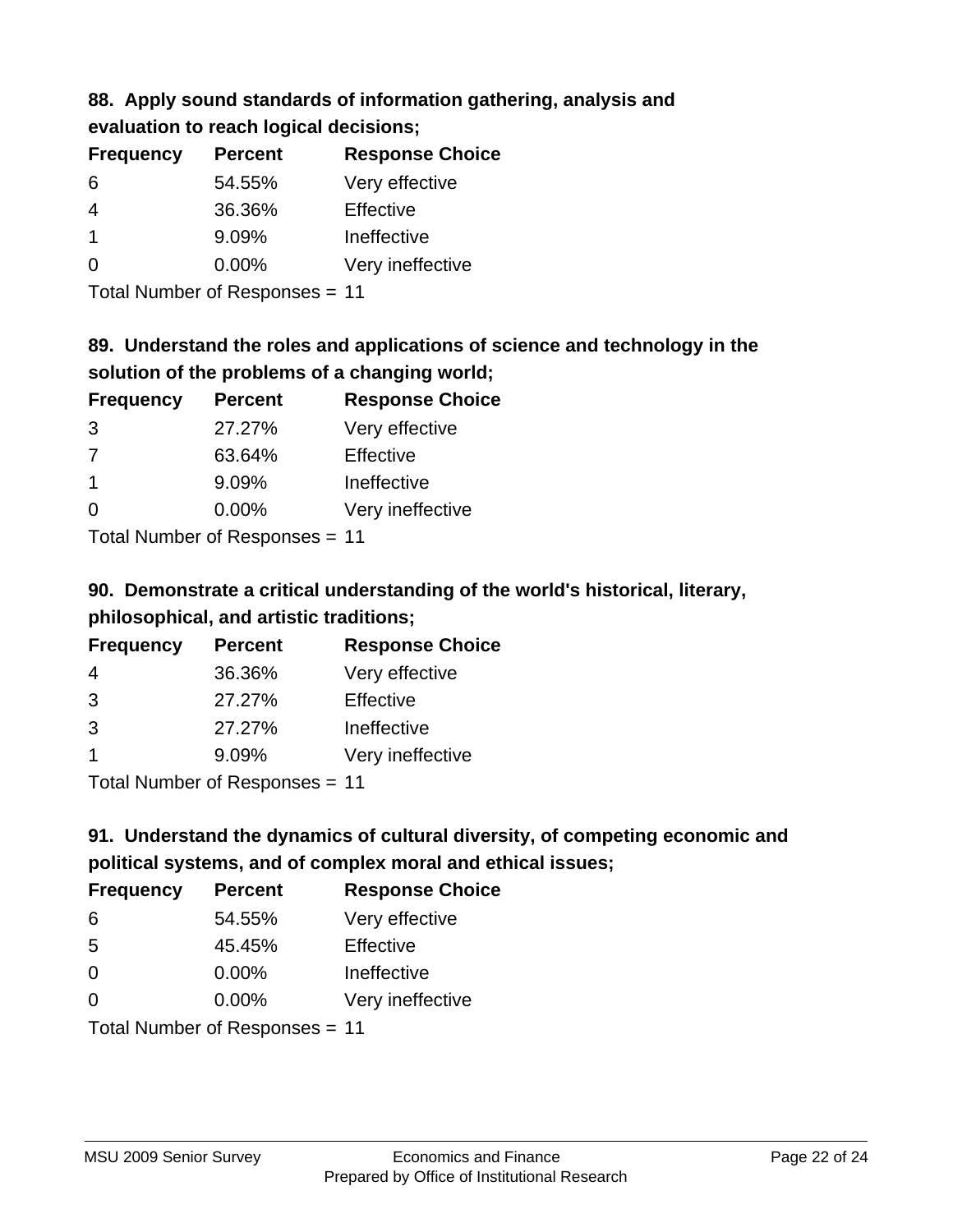## **92. Understand the nature of and engage in ethical behavior and**

**responsible citizenship;**

| <b>Frequency</b> | <b>Percent</b> | <b>Response Choice</b> |
|------------------|----------------|------------------------|
| .5               | 45.45%         | Very effective         |
| 6                | 54.55%         | Effective              |
| $\Omega$         | $0.00\%$       | Ineffective            |
| $\Omega$         | $0.00\%$       | Very ineffective       |

Total Number of Responses = 11

## **93. Understand the importance of the behaviors necessary to maintain a healthy lifestyle;**

| <b>Frequency</b> | <b>Percent</b>            | <b>Response Choice</b> |
|------------------|---------------------------|------------------------|
| 6                | 54.55%                    | Very effective         |
| 3                | 27.27%                    | Effective              |
| 2                | 18.18%                    | Ineffective            |
| $\Omega$         | 0.00%                     | Very ineffective       |
|                  | Total Number of Deepersee |                        |

Total Number of Responses = 11

## **94. Demonstrate mastery of a chosen field of study; and**

| <b>Frequency</b> | <b>Percent</b> | <b>Response Choice</b> |
|------------------|----------------|------------------------|
| 6                | 54.55%         | Very effective         |
| 5                | 45.45%         | Effective              |
| $\Omega$         | 0.00%          | Ineffective            |
| $\Omega$         | 0.00%          | Very ineffective       |
|                  |                |                        |

Total Number of Responses = 11

## **95. Value intellectual pursuit and continuous learning in a changing world.**

| <b>Frequency</b>           | <b>Percent</b> | <b>Response Choice</b> |
|----------------------------|----------------|------------------------|
| 6                          | 54.55%         | Very effective         |
| 4                          | 36.36%         | Effective              |
| $\mathbf 1$                | 9.09%          | Ineffective            |
| $\Omega$                   | 0.00%          | Very ineffective       |
| Tatal Number of Desperance |                |                        |